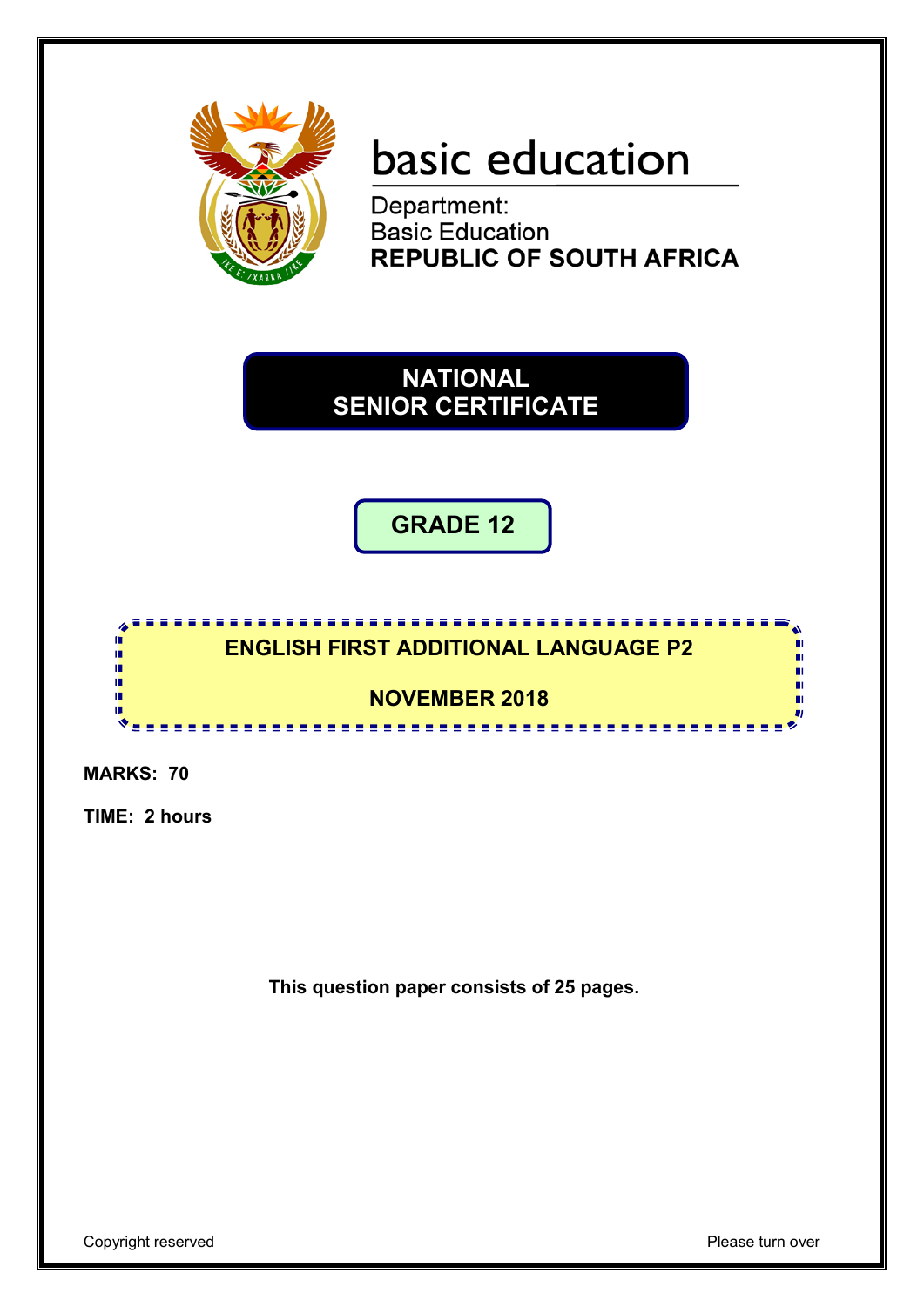#### **INSTRUCTIONS AND INFORMATION**

Read this page carefully before you begin to answer the questions.

- 1. Do NOT attempt to read the entire question paper. Consult the TABLE OF CONTENTS on the next page and mark the numbers of the questions set on the texts you have studied this year. Read these questions carefully and answer as per the instructions.
- 2. This question paper consists of FOUR sections:

| SECTION A: Novel                | (35) |
|---------------------------------|------|
| <b>SECTION B: Drama</b>         | (35) |
| <b>SECTION C: Short stories</b> | (35) |
| <b>SECTION D: Poetry</b>        | (35) |
|                                 |      |

3. Answer TWO QUESTIONS in all, ONE question each from ANY TWO sections.

> SECTION A: NOVEL Answer the question on the novel you have studied.

SECTION B: DRAMA Answer the question on the drama you have studied.

SECTION C: SHORT STORIES Answer the questions set on BOTH short stories.

SECTION D: POETRY Answer the questions set on BOTH poems.

Use the checklist on page 4 to assist you.

- 4. Follow the instructions at the beginning of each section carefully.
- 5. Number the answers correctly according to the numbering system used in this question paper.
- 6. Start EACH section on a NEW page.
- 7. Suggested time management: Spend approximately 60 minutes on each section.
- 8. Write neatly and legibly.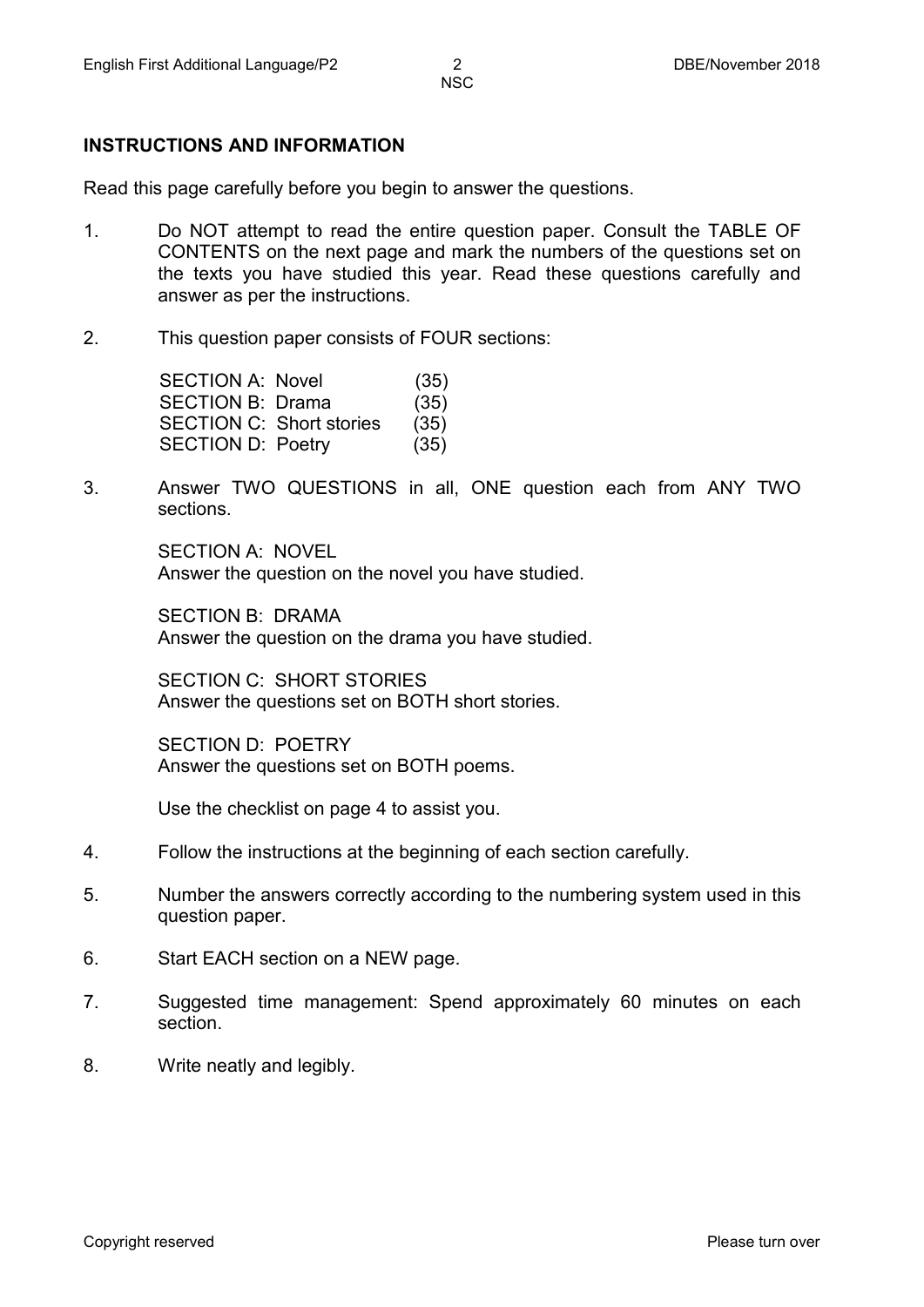# **TABLE OF CONTENTS**

| <b>SECTION A: NOVEL</b>                     |              |          |
|---------------------------------------------|--------------|----------|
| Answer ANY ONE question.                    |              |          |
| <b>QUESTION NO.</b>                         | <b>MARKS</b> | PAGE NO. |
| 1.<br>Cry, the Beloved Country              | 35           | 5        |
|                                             |              |          |
| Strange Case of Dr Jekyll and Mr Hyde<br>2. | 35           | 8        |
| <b>SECTION B: DRAMA</b>                     |              |          |
| <b>Answer ANY ONE question.</b>             |              |          |
| 3.<br>Macbeth                               | 35           | 11       |
|                                             |              |          |
| My Children! My Africa!<br>4.               | 35           | 15       |
| <b>SECTION C: SHORT STORIES</b>             |              |          |
| Answer the questions set on BOTH extracts.  |              |          |
| 'The new tribe'<br>5.1                      | 18           | 19       |
| <b>AND</b>                                  |              |          |
| 'The fur coat'<br>5.2                       | 17           | 21       |
| <b>SECTION D: POETRY</b>                    |              |          |
| Answer the questions set on BOTH poems.     |              |          |
| 'Sonnet 18'<br>6.1                          | 18           | 22       |
| <b>AND</b>                                  |              |          |
| 6.2<br>'Still I rise'                       | 17           | 24       |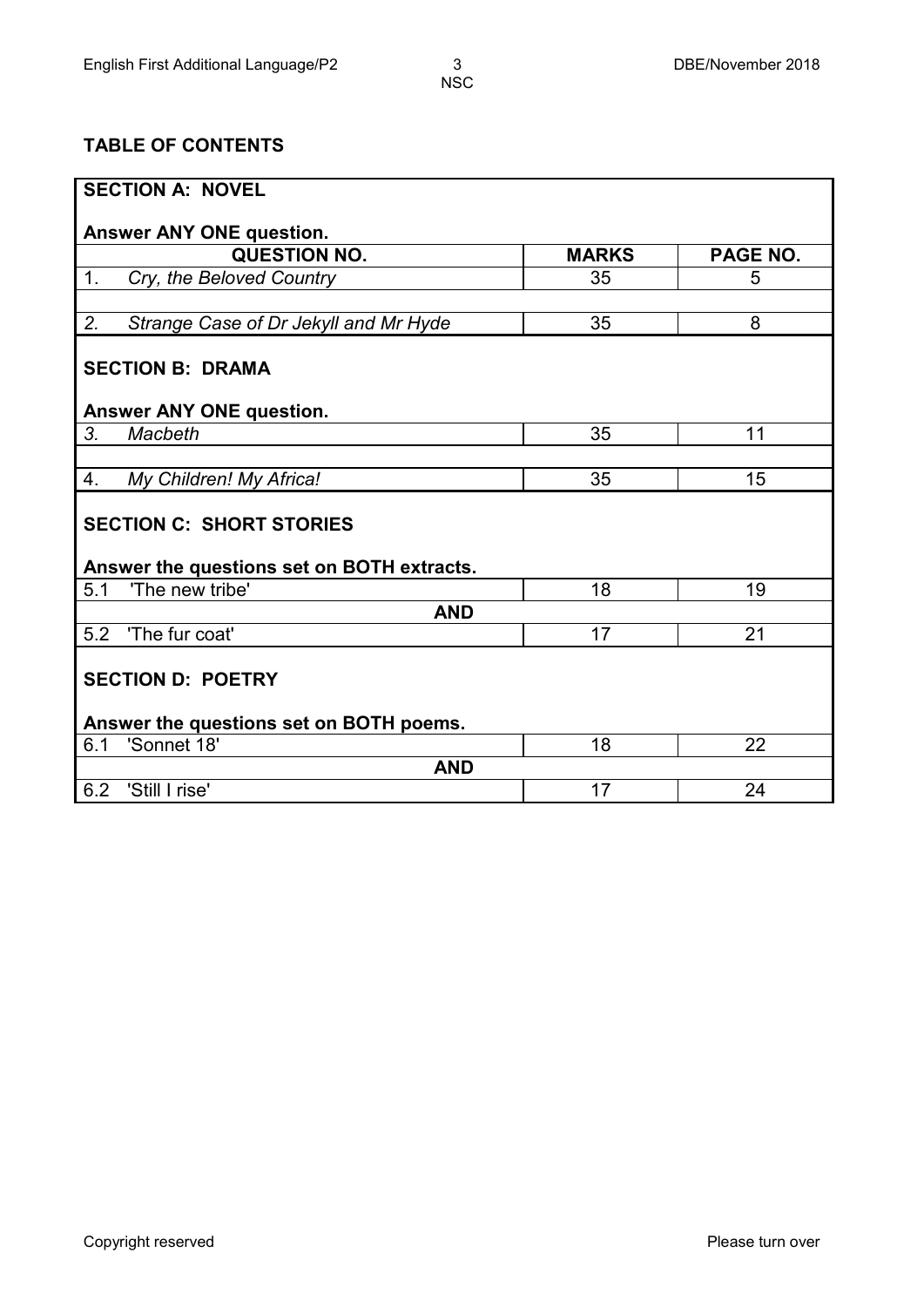## **CHECKLIST**

# **NOTE:**

- Answer questions from ANY TWO sections.
- Tick  $(v)$  the sections you have answered.

|                | <b>SECTIONS</b>      | <b>QUESTION</b><br><b>NUMBERS</b> | NO. OF<br><b>QUESTIONS TO</b><br><b>ANSWER</b> | <b>TICK</b><br>$(\checkmark)$ |
|----------------|----------------------|-----------------------------------|------------------------------------------------|-------------------------------|
| A:             | <b>Novel</b>         | $1 - 2$                           |                                                |                               |
| B:             | <b>Drama</b>         | $3 - 4$                           |                                                |                               |
| $\mathbf{C}$ : | <b>Short stories</b> | 5                                 |                                                |                               |
| D:             | <b>Poetry</b>        | 6                                 |                                                |                               |

**NOTE:** Ensure that you have answered questions on TWO sections only.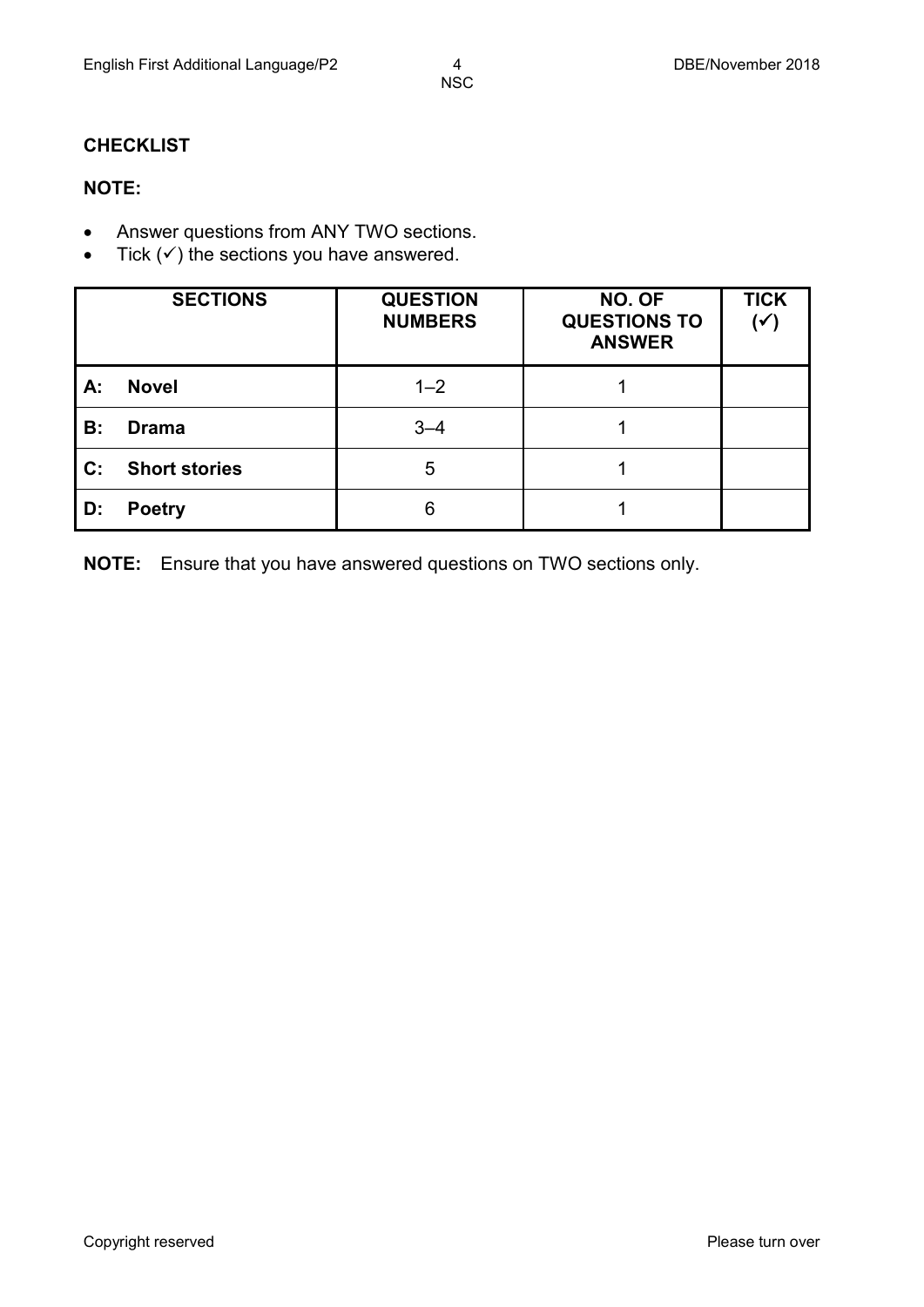#### **SECTION A: NOVEL**

In this section, questions are set on the following novels:

- *CRY, THE BELOVED COUNTRY* by Alan Paton
- *STRANGE CASE OF DR JEKYLL AND MR HYDE* by Robert Louis Stevenson

Answer ALL the questions on the novel that you have studied.

#### **QUESTION 1:** *CRY, THE BELOVED COUNTRY*

Read the extracts from the novel below and answer the questions set on each. The number of marks allocated to each question serves as a guide to the expected length of your answer.

**NOTE:** Answer the questions set on BOTH extracts, i.e. QUESTION 1.1 AND QUESTION 1.2.

#### 1.1 **EXTRACT A**

[John and Stephen Kumalo speak about the crime.]

 John Kumalo smiles at his brother. Perhaps I shall need a lawyer, he says. For one thing, a lawyer can talk to my son in private.

 He seems to think, then he says to his brother, You see, my brother, there is no proof that my son or this other young man was there at all.

Yes, John Kumalo smiles at that, he seems quite recovered.

5

20

– Not there at all? But my son …

 Yes, yes, John Kumalo interrupts him, and smiles at him. Who will believe your son? he asks.

 He says it with meaning, with cruel and pitiless meaning. Kumalo stands bereft, and the young white man climbs into the car. Kumalo looks to him for 10 guidance, but the young man shrugs his shoulders. Do what you will, he says indifferently. It is not my work to get lawyers. But if you wish to go back to Sophiatown, I shall take you.

 Kumalo, made still more nervous by this indifference, stands outside irresolute. His irresolution seems to anger the young white man, who leans 15 out of the window and speaks loudly:

 – It is not my work to get lawyers, he says. It is my work to reform, to help, to uplift.

 With his hand he makes an angry gesture of uplifting, and then draws back his head into the car and makes as if to start.<br>[Book One, Chapter 14]

1.1.1 Complete the following sentences by using the words in the list below. Write only the word next to the question numbers  $(1.1.1(a)$  to  $1.1.1(d)$ ) in the ANSWER BOOK.

> Father Vincent; Ndotsheni; Gertrude; big cities; Sibeko; rural areas; Reverend Msimangu; Ezenzeleni

The novel*, Cry, the Beloved Country*, is set in the village of (a) … and Johannesburg. During this time many black people from villages migrate to (b) … Stephen Kumalo receives a letter from (c) …, asking him to come to Johannesburg as Kumalo's sister, (d) …, is very sick.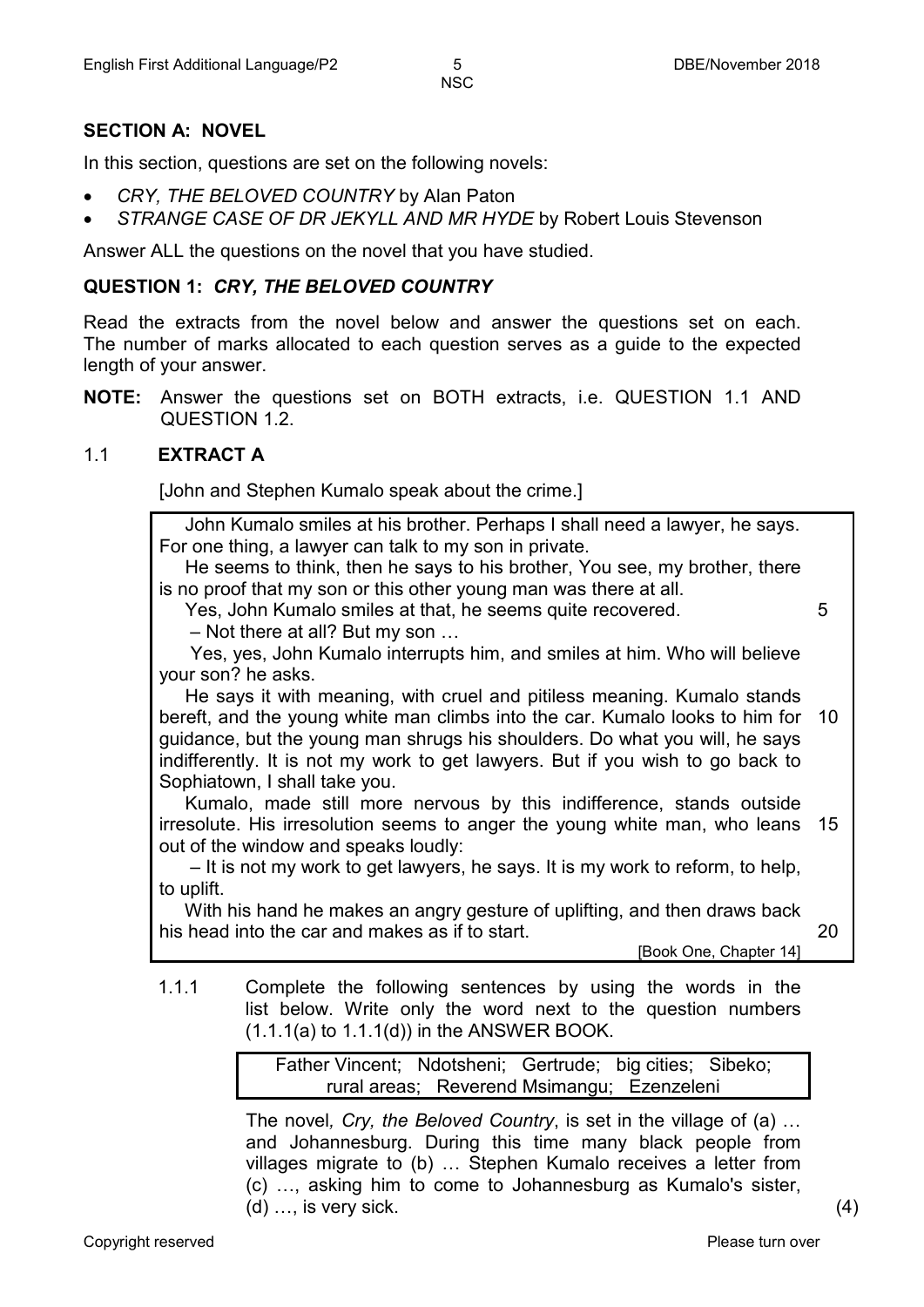| 1.1.2 | Why would John Kumalo 'perhaps' need a lawyer as mentioned in<br>line 1 ('John Kumalo smiles  lawyer, he says')?          | (2) |
|-------|---------------------------------------------------------------------------------------------------------------------------|-----|
| 1.1.3 | Describe the roles of Matthew Kumalo and Johannes Pafuri in<br>the crime.                                                 | (2) |
| 1.1.4 | Refer to line 6 ('Not there at  But my son ').                                                                            |     |
|       | Identify the tone that Stephen Kumalo uses in this line.<br>(a)                                                           | (1) |
|       | (b) Why is Stephen Kumalo's tone appropriate in this line?                                                                | (1) |
| 1.1.5 | With reference to the crime investigation, state ONE difference in<br>the character traits of Absalom and Matthew Kumalo. | (2) |
| 1.1.6 | One of the themes in the novel, Cry, the Beloved Country, is<br>power.                                                    |     |
|       | Discuss this theme.                                                                                                       | (3) |
| 1.1.7 | Do you think the young white man in the extract is justified in being<br>'indifferent'?                                   |     |
|       | Discuss your view.                                                                                                        | (3) |
|       |                                                                                                                           |     |

#### **AND**

#### 1.2 **EXTRACT B**

[Jarvis reads one of his son's articles.]

 Shocked and hurt, Jarvis put down the papers. For a moment he felt something almost like anger, but he wiped his eyes with his fingers and shook it from him. But he was trembling and could read no further. He stood up and put on his hat, and went down the stairs, and as far as the stain on the floor. The policeman was ready to salute him, but he turned again, and went up the 5 stairs, and sat down again at the table. He took up the papers and read them through to the end. Perhaps he was some judge of words after all, for the closing paragraphs moved him. Perhaps he was some judge of ideas after all.

Therefore I shall devote myself, my time, my energy, my talents, to the service of South Africa. I shall no longer ask myself if this or that is 10 expedient, but only if it is right. I shall do this, not because I am noble or unselfish, but because life slips away, and because I need for the rest of my journey a star that will not play false to me, a compass that will not lie. I shall do this, not because I am a negrophile and a hater of my own, but because I cannot find it in me to do anything else. 15

[Book Two, Chapter 7]

- 1.2.1 Name any TWO types of books that James Jarvis finds in his son's study. (2)
- 1.2.2 Why is Jarvis 'Shocked and hurt' (line 1)? (2)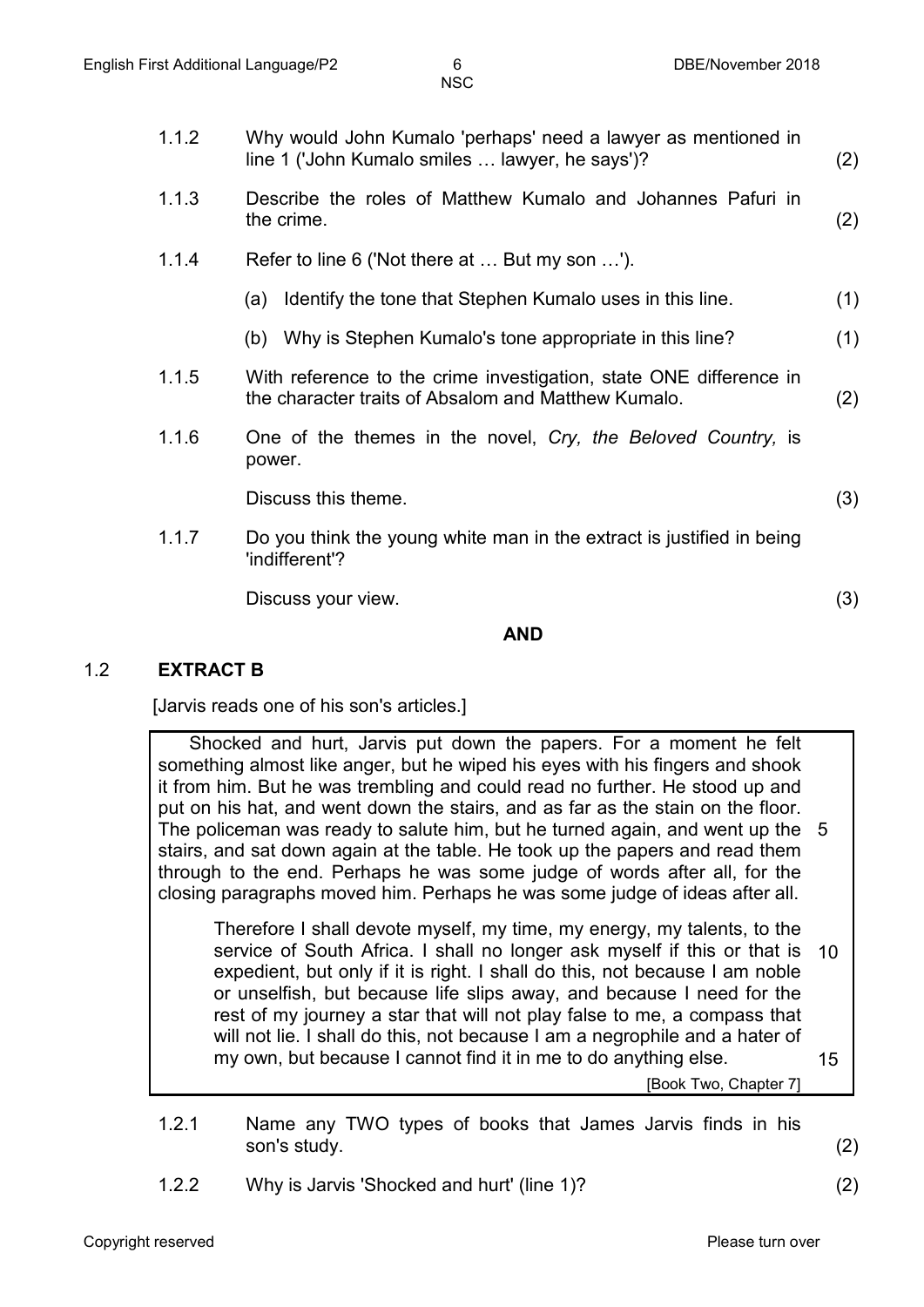- 1.2.3 Refer to lines 3–4 ('But he was … on the floor').
	- (a) Quote ONE word from these lines which shows that James Jarvis is visibly upset. (1)
	- (b) Explain why there is a 'stain on the floor'. (2)
- 1.2.4 Choose the correct answer to complete the following sentence. Write only the letter (A–D) next to the question number (1.2.4) in the ANSWER BOOK.

In lines 7–8 the narrator states that 'the closing paragraphs moved him'.

This means that Jarvis …

- A changes places.
- B becomes impatient.
- C becomes emotional.<br>D changes ideas.
- changes ideas. (1)
- 1.2.5 Discuss the irony in lines 9–10 ('Therefore I shall … of South Africa'). (2)
- 1.2.6 Why is the following statement FALSE?

Absalom is an honourable man. (1)

- 1.2.7 Refer to lines 12−13 ('I need for … false to me').
	- (a) Identify a figure of speech in these lines. (1)
	- (b) Explain how this figure of speech is relevant to Arthur Jarvis. (2)
- 1.2.8 The impact that Arthur Jarvis's articles have on his father comes too late.

Discuss your view. (3) **[35]**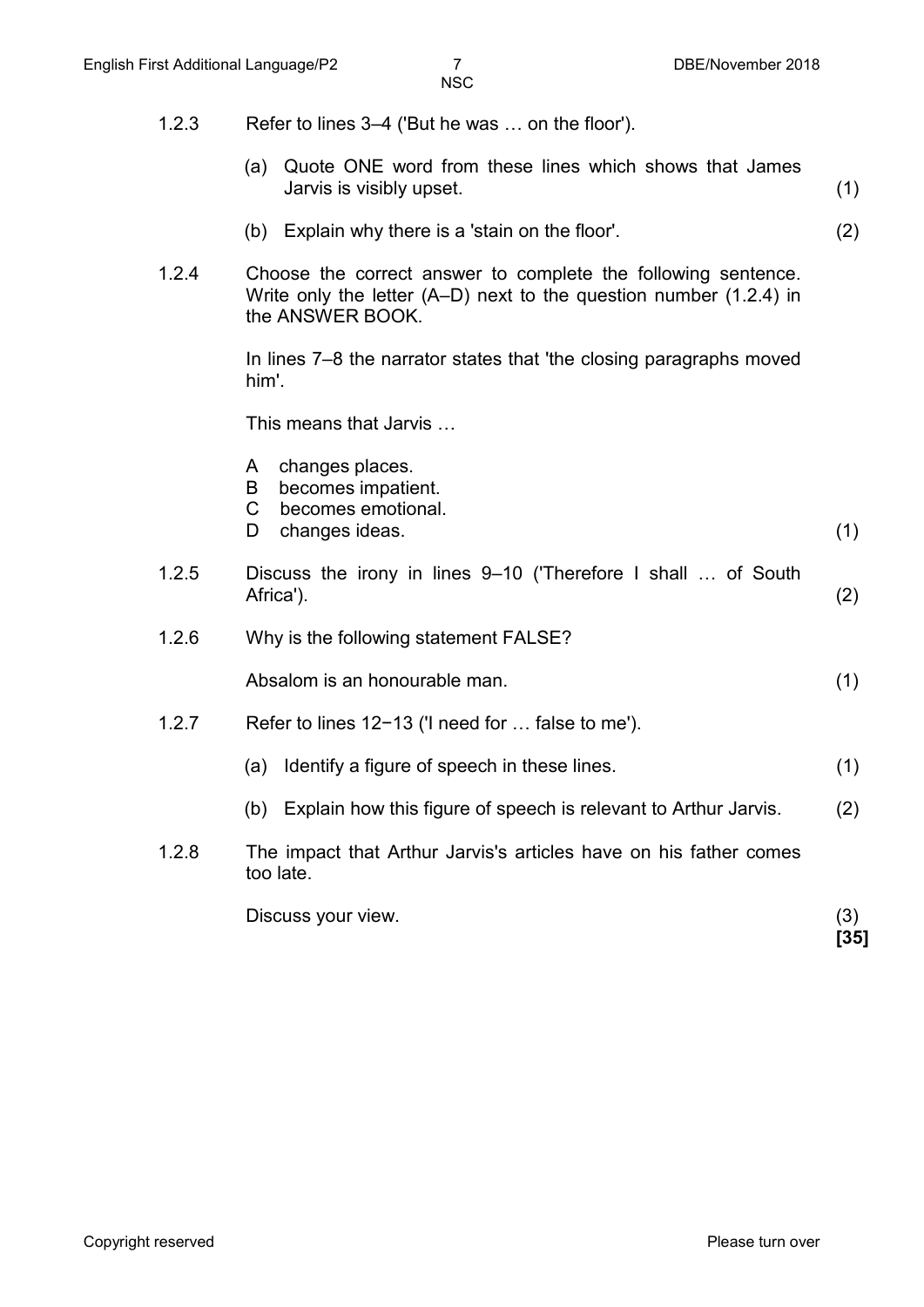# **QUESTION 2:** *STRANGE CASE OF DR JEKYLL AND MR HYDE*

Read the extracts from the novel below and answer the questions set on each. The number of marks allocated to each question serves as a guide to the expected length of your answer.

**NOTE:** Answer the questions set on BOTH extracts, i.e. QUESTION 2.1 AND QUESTION 2.2.

## 2.1 **EXTRACT C**

[Mr Utterson visits Dr Lanyon.]

After a little rambling talk, the lawyer led up to the subject which so disagreeably preoccupied his mind.

 'I suppose, Lanyon,' said he, 'you and I must be the two oldest friends that Henry Jekyll has?'

 'I wish the friends were younger,' chuckled Dr Lanyon. 'But I suppose we 5 are. And what of that? I see little of him now.'

'Indeed?' said Utterson. 'I thought you had a bond of common interest.'

 'We had,' was the reply. 'But it is more than ten years, since Henry Jekyll became too fanciful for me. He began to go wrong, wrong in mind; and though of course I continue to take an interest in him for old sake's sake, as they say, I see and I have seen devilish little of the man. Such unscientific balderdash,' added the doctor, flushing suddenly purple, 'would have estranged Damon and Pythias.' 10

 This little spirit of temper was somewhat of a relief to Mr Utterson. 'They have only differed on some point of science,' he thought; and being a man of 15 no scientific passions (except in the matter of conveyancing) he even added: 'It is nothing worse than that!' He gave his friend a few seconds to recover his composure, and then approached the question he had come to put. 'Did you ever come across a protégé of his – one Hyde?' he asked.

[Search for Mr Hyde]

2.1.1 Complete the following sentences by using the words in the list below. Write only the word next to the question numbers  $(2.1.1(a)$  to  $2.1.1(d)$ ) in the ANSWER BOOK.

|  | detective; Mr Hyde; Mr Bradshaw; Dr Jekyll; |  |
|--|---------------------------------------------|--|
|  | Mr Enfield; lawyer; Sir Carew; Dr Lanyon    |  |

The novel begins with Mr Utterson, a (a) … going for a walk with (b) …, his relative. The latter tells the story of a brute man who tramples a little girl. Everyone around yells and the rude man offers to pay. He pays with a cheque drawn from the account of (c) … The rude man later turns out to be (d) …

2.1.2 Explain why Mr Utterson's mind is 'preoccupied' in lines 1–2 ('After a little…preoccupied his mind'). (2)

(4)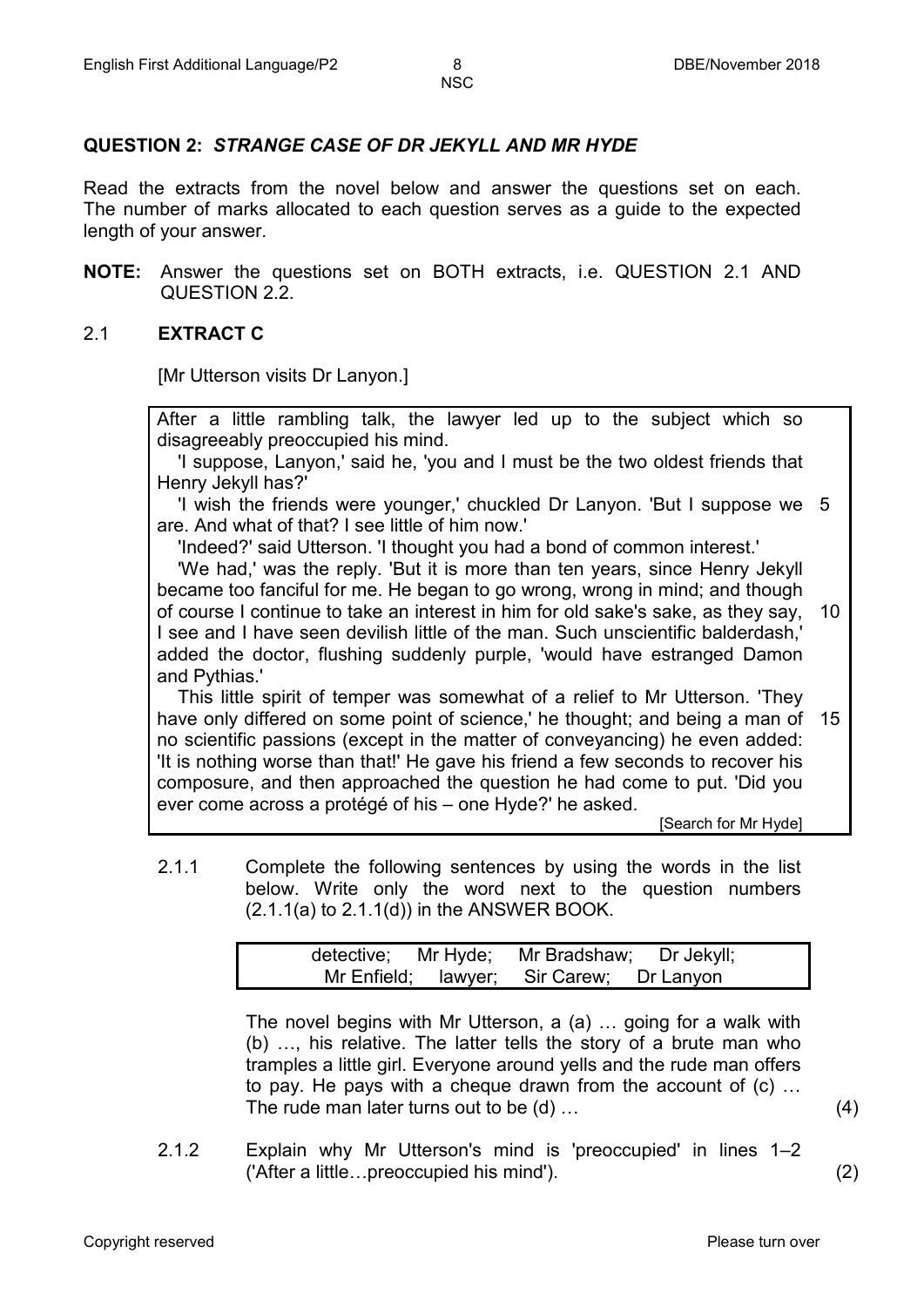- 2.1.3 Refer to line 7 ('Indeed? said Utterson … of common interest').
	- (a) Identify the tone in these lines. (1)
	- (b) Why is this tone appropriate in these lines? (1)
- 2.1.4 Quote ONE word from lines 9−13 ('He began to … Damon and Pythias.') which shows that Dr Lanyon regards Jekyll's experiments as nonsense. (1)
- 2.1.5 With reference to the murder of Sir Carew state ONE difference between the character traits of Mr Hyde and Sir Carew. (2)
- 2.1.6 From your knowledge of the novel, state why the following statement is TRUE.

Poole remains loyal to Dr Jekyll. (1)

- 2.1.7 Give TWO reasons why Mr Utterson strongly believes that Dr Jekyll knows who has killed Sir Carew. (2)
- 2.1.8 Is Mr Utterson justified in trying to solve the mystery of Dr Jekyll and Mr Hyde?

Discuss your view. (3)

#### **AND**

#### 2.2 **EXTRACT D**

[Poole and Mr Utterson prepare to confront Dr Jekyll.]

 Poole nodded. 'Once,' he said. 'Once I heard it weeping!' 'Weeping? how that?' said the lawyer, conscious of a sudden chill of horror. 'Weeping like a woman or a lost soul,' said the butler. 'I came away with that upon my heart that I could have wept too.'

 But now the ten minutes drew to an end. Poole disinterred the axe from 5 under a stack of packing straw; the candle was set upon the nearest table to light them to the attack; and they drew near with bated breath to where that patient foot was still going up and down, up and down, in the quiet of the night.

 'Jekyll,' cried Utterson, with a loud voice, 'I demand to see you.' He paused 10 a moment, but there came no reply. 'I give you fair warning, our suspicions are aroused, and I must and shall see you,' he resumed; 'if not by fair means, then by foul − if not of your consent, then by brute force!'

'Utterson,' said the voice, 'for God's sake have mercy!'

 'Ah that's not Jekyll's' voice –it's Hyde's!' cried Utterson. 'Down with the 15door, Poole.'

 Poole swung the axe over his shoulder; the blow shook the building, And the red baize door leaped against the lock and hinges.

[The last night]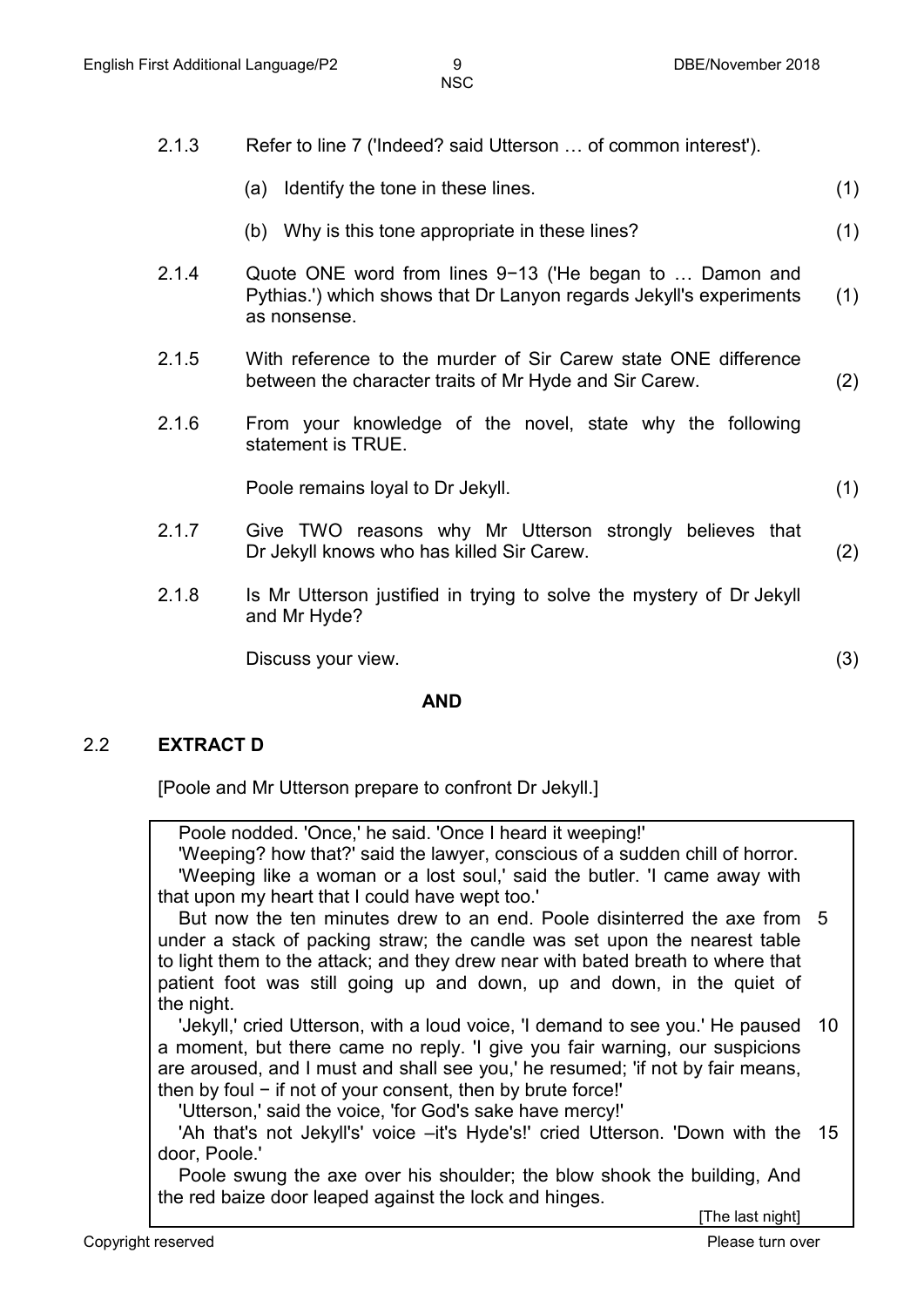2.2.1 Choose the correct answer to complete the following sentence. Write only the letter (A–D) next to the question number (2.2.1) in the ANSWER BOOK.

Mr Hyde was living in …

- A Southam.
- B Salford.
- C Soho.
- D Shaldon. (1)
- 2.2.2 Refer to line 3 ('Weeping like a … said the butler').
	- (a) Identify the figure of speech used in this line. (1)
	- (b) Explain how this figure of speech is relevant in describing Dr Jekyll. (2)
- 2.2.3 Refer to lines 7−9 ('light them to …of the night').
	- (a) State why Mr Utterson and Poole approach the cabinet with 'bated breath'. (2)
	- (b) Why is 'that patient foot' (lines 7–8) walking up and down repeatedly? (2)
- 2.2.4 Discuss the irony in line 10 ('Jekyll,' cried Utterson … to see you'). (2)
- 2.2.5 State TWO of Utterson and Poole's findings when they break the door open. (2)
- 2.2.6 One of the themes in the novel, *Strange Case of Dr Jekyll and Mr Hyde,* is violence.

Discuss this theme. (3)

2.2.7 With reference to the entire novel, do you think Dr Jekyll was successful with his experiment of dual personalities? Discuss your view. (3)

**[35]**

**TOTAL SECTION A: 35**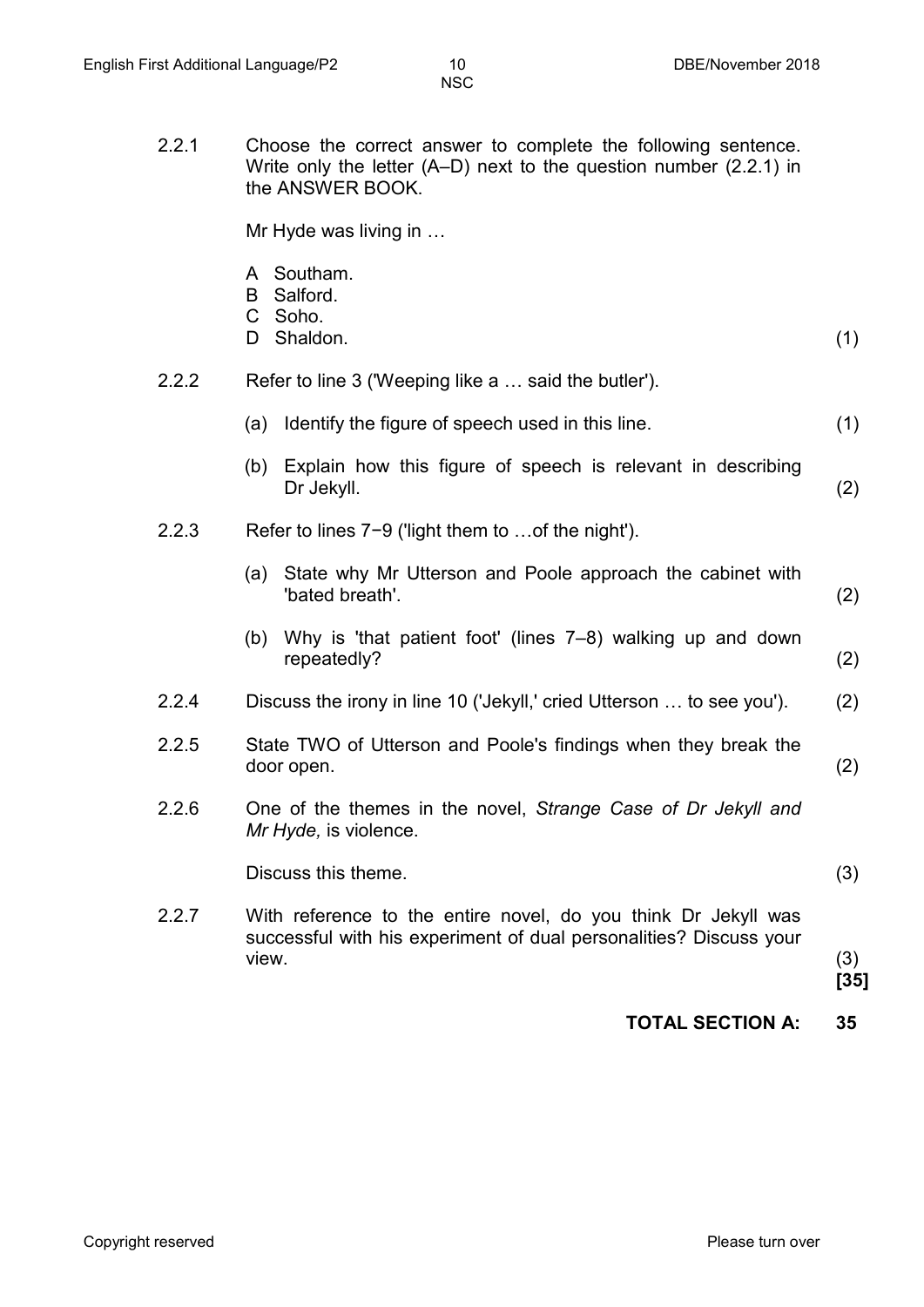## **SECTION B: DRAMA**

In this section, there are questions set on the following dramas:

- *MACBETH* by William Shakespeare
- *MY CHILDREN! MY AFRICA!* by Athol Fugard

Answer ALL the questions on the drama that you have studied.

#### **QUESTION 3:** *MACBETH*

Read the extracts from the play below and answer the questions set on each. The number of marks allocated to each question serves as a guide to the expected length of your answer.

**NOTE:** Answer the questions set on BOTH extracts, i.e. QUESTION 3.1 AND QUESTION 3.2.

## 3.1 **EXTRACT E**

[After a banquet in the hall of Macbeth's palace.]

| LENNOX:         | Good night, and better health                        |    |
|-----------------|------------------------------------------------------|----|
|                 | Attend his majesty!                                  |    |
| LADY M:         | A kind good night to all!                            |    |
|                 | Exeunt all but Macbeth and Lady Macbeth.             |    |
| <b>MACBETH:</b> | It will have blood, they say, blood will have blood. | 5  |
|                 | Stones have been known to move and trees to speak;   |    |
|                 | Augures and understood relations have                |    |
|                 | By maggot-pies and choughs and rooks brought forth   |    |
|                 | The secret'st man of blood. What is the night?       |    |
| LADY M:         | Almost at odds with morning, which is which.         | 10 |
| <b>MACBETH:</b> | How say'st thou, that Macduff denies his person      |    |
|                 | At our great bidding?                                |    |
| LADY M:         | Did you send to him, sir?                            |    |
| <b>MACBETH:</b> | I hear it by the way, but I will send.               |    |
|                 | There's not a one of them but in his house           | 15 |
|                 | I keep a servant fee'd. I will tomorrow,             |    |
|                 | And betimes I will, to the Weird Sisters.            |    |
|                 | More shall they speak, for now I am bent to know,    |    |
|                 | By the worst means, the worst. For mine own good     |    |
|                 | All causes shall give way; I am in blood             | 20 |
|                 | Stepped in so far that, should I wade no more,       |    |
|                 | Returning were as tedious as go o'er.                |    |
|                 | Strange things I have in head that will to hand,     |    |
|                 | Which must be acted ere they may be scanned.         |    |
| <b>LADY M:</b>  | You lack the season of all natures, sleep.           | 25 |
| <b>MACBETH:</b> | Come, we'll to sleep. My strange and self-abuse      |    |
|                 | Is the initiate fear that wants hard use.            |    |
|                 | We are yet but young in deed.                        |    |
|                 | [Act 3, Scene 4]                                     |    |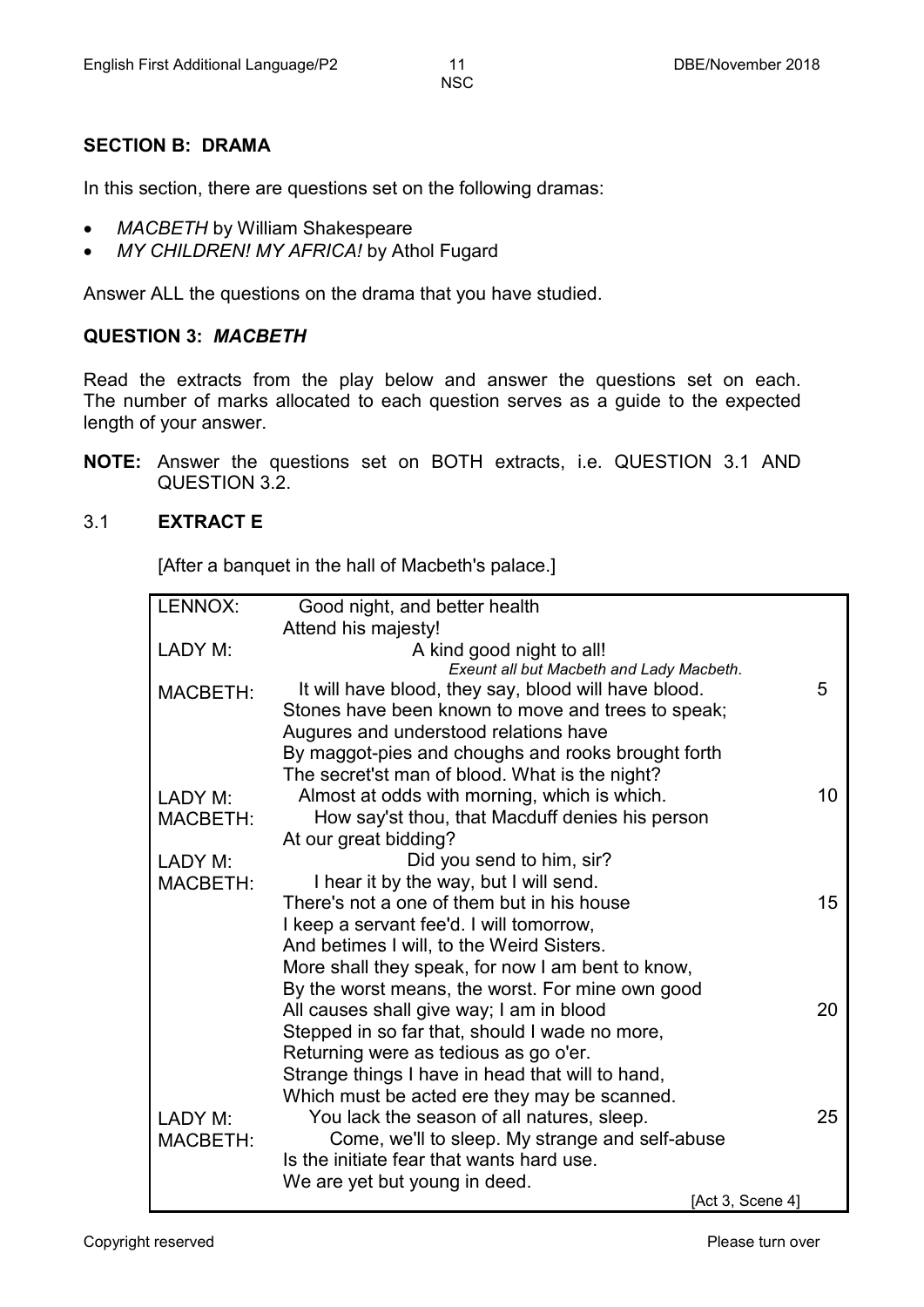3.1.1 Complete the following sentences by using the words in the list below. Write down only the word next to the question number  $(3.1.1(a)$  to  $3.1.1(d)$  in the ANSWER BOOK.

|  |  | Glamis; sadder; Scottish; king of England; |  |
|--|--|--------------------------------------------|--|
|  |  | happier; Cawdor; king of Scotland; Irish   |  |

Macbeth and Banquo encounter the Three Witches when they return from battle. The Witches prophesy that Macbeth will be made Thane of (a) … and eventually (b) … They also predict that Banquo will father a line of (c) … kings and that he will not be as happy as Macbeth yet much (d) … (4)

3.1.2 Refer to line 3 ('A kind good night to all!').

If you were the director of this play, what would you tell Lady Macbeth to do when saying this line? State TWO points. (2)

3.1.3 Refer to lines 15–16 ('There's not a … a servant fee'd').

Explain the meaning of these lines. (2)

- 3.1.4 Refer to lines 20–22 ('I am in … as go o'er').
	- (a) Identify the figure of speech used in these lines. (1)
	- (b) Explain why this figure of speech is appropriate in these lines. (2)
- 3.1.5 Choose the correct answer to complete the following sentence. Write only the letter (A–D) next to the question number (3.1.5) in the ANSWER BOOK.

Lennox is one of …

- A Macbeth's greatest supporters.
- B Macbeth's greatest enemies.
- $\mathsf{C}$ the noblemen from Scotland.
- D the noblemen from England. (1)
- 3.1.6 One of the themes in the drama, *Macbeth,* is fate versus free will.

Discuss this theme. (3)

3.1.7 Macbeth contributes to Lady Macbeth's death. Discuss your view. (3)

**AND**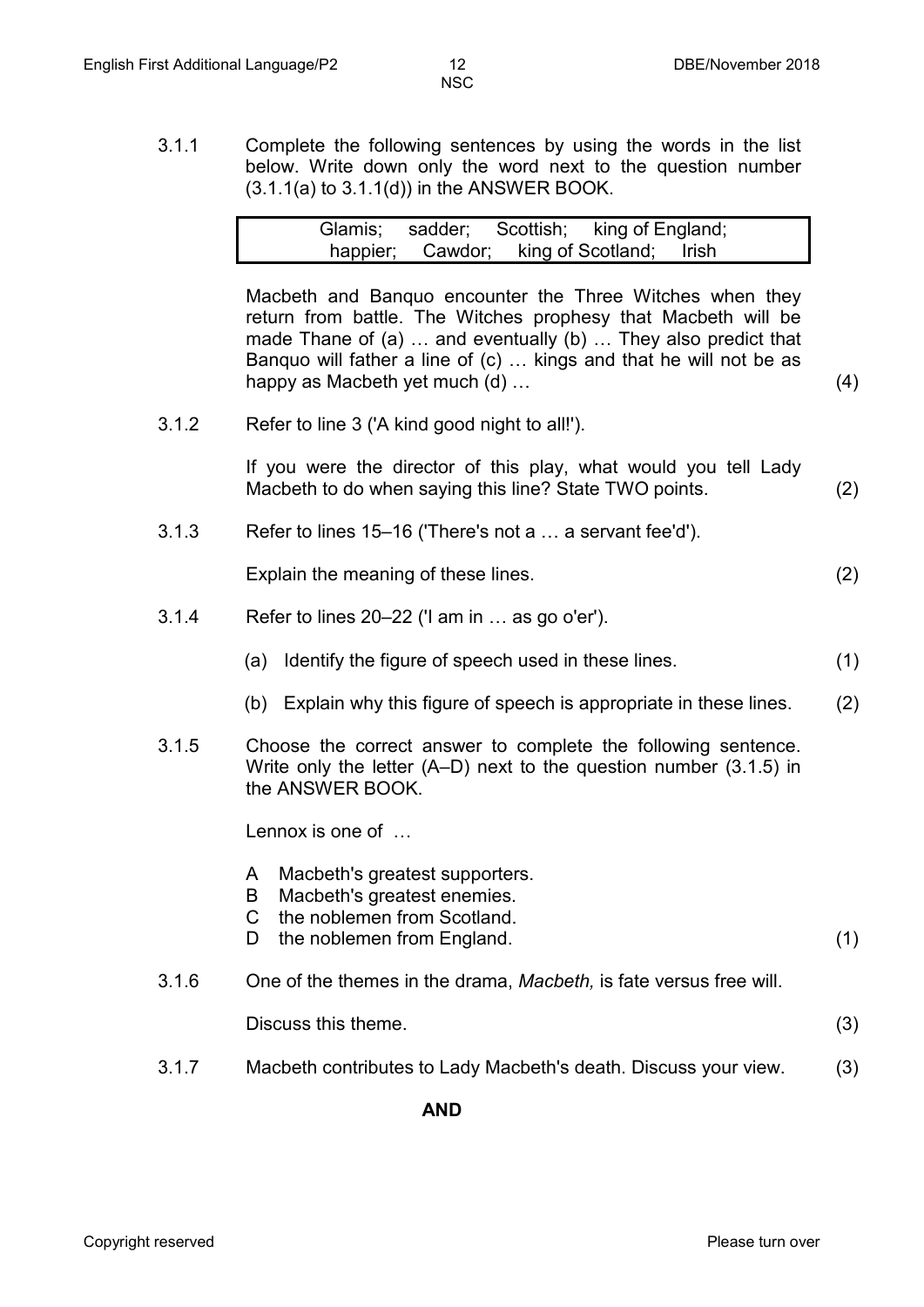## 3.2 **EXTRACT F**

[A scene on the battlefield.]

| MALCOLM:             | Now near enough; your leavy screens throw down,                                            |    |
|----------------------|--------------------------------------------------------------------------------------------|----|
|                      | And show like those you are.                                                               |    |
|                      | The Soldiers throw down their branches.                                                    |    |
|                      | You, worthy uncle,                                                                         |    |
|                      | Shall, with my cousin, your right noble son,                                               | 5  |
|                      | Lead our first battle. Worthy Macduff, and we,                                             |    |
|                      | Shall take upon's what else remains to do,                                                 |    |
|                      | According to our order.                                                                    |    |
| SIWARD:              | Fare you well,                                                                             |    |
|                      | Do we but find the tyrant's power tonight,                                                 | 10 |
|                      | Let us be beaten, if we cannot fight.                                                      |    |
| <b>MACDUFF:</b>      | Make all our trumpets speak; give them all breath,                                         |    |
|                      | Those clamorous harbingers of blood and death.                                             |    |
|                      | Exeunt.                                                                                    |    |
|                      | Another part of the field. Alarums.                                                        | 15 |
| <b>MACBETH:</b>      | Enter Macbeth.<br>They have tied me to a stake; I cannot fly,                              |    |
|                      |                                                                                            |    |
|                      | But bear-like I must fight the course. What's he<br>That was not born of woman? Such a one |    |
|                      |                                                                                            | 20 |
|                      | Am I to fear, or none.<br>Enter young Siward.                                              |    |
| YOUNG SIWARD:        | What is thy name?                                                                          |    |
| <b>MACBETH:</b>      | Thou'lt be afraid to hear it.                                                              |    |
| YOUNG SIWARD:        | No; though thou call'st thyself a hotter name                                              |    |
|                      | Than any is in Hell.                                                                       | 25 |
| <b>MACBETH:</b>      | My name's Macbeth.                                                                         |    |
| YOUNG SIWARD:        | The Devil himself could not pronounce a title                                              |    |
|                      | More hateful to mine ear.                                                                  |    |
| <b>MACBETH:</b>      | No, nor more fearful.                                                                      |    |
| <b>YOUNG SIWARD:</b> | Thou liest, abhorrèd tyrant; with my sword                                                 | 30 |
|                      | I'll prove the lie thou speak'st.                                                          |    |
|                      | They fight, and young Siward is slain.                                                     |    |
|                      | Thou wast born of woman.                                                                   |    |
|                      | But swords I smile at, weapons laugh to scorn,                                             |    |
|                      | Brandished by man that's of a woman born.<br>Exit.                                         | 35 |
|                      | [Act 5 Scenes 6 and 7]                                                                     |    |
|                      |                                                                                            |    |

#### 3.2.1 Refer to lines 1–2 ('Now near enough …those you are').

Which prophecy of the Witches is fulfilled with this action of the soldiers? (2)

3.2.2 Siward refers to Macbeth as a 'tyrant' (line 10).

Identify TWO actions of Macbeth which cause Siward to call Macbeth a tyrant. (2)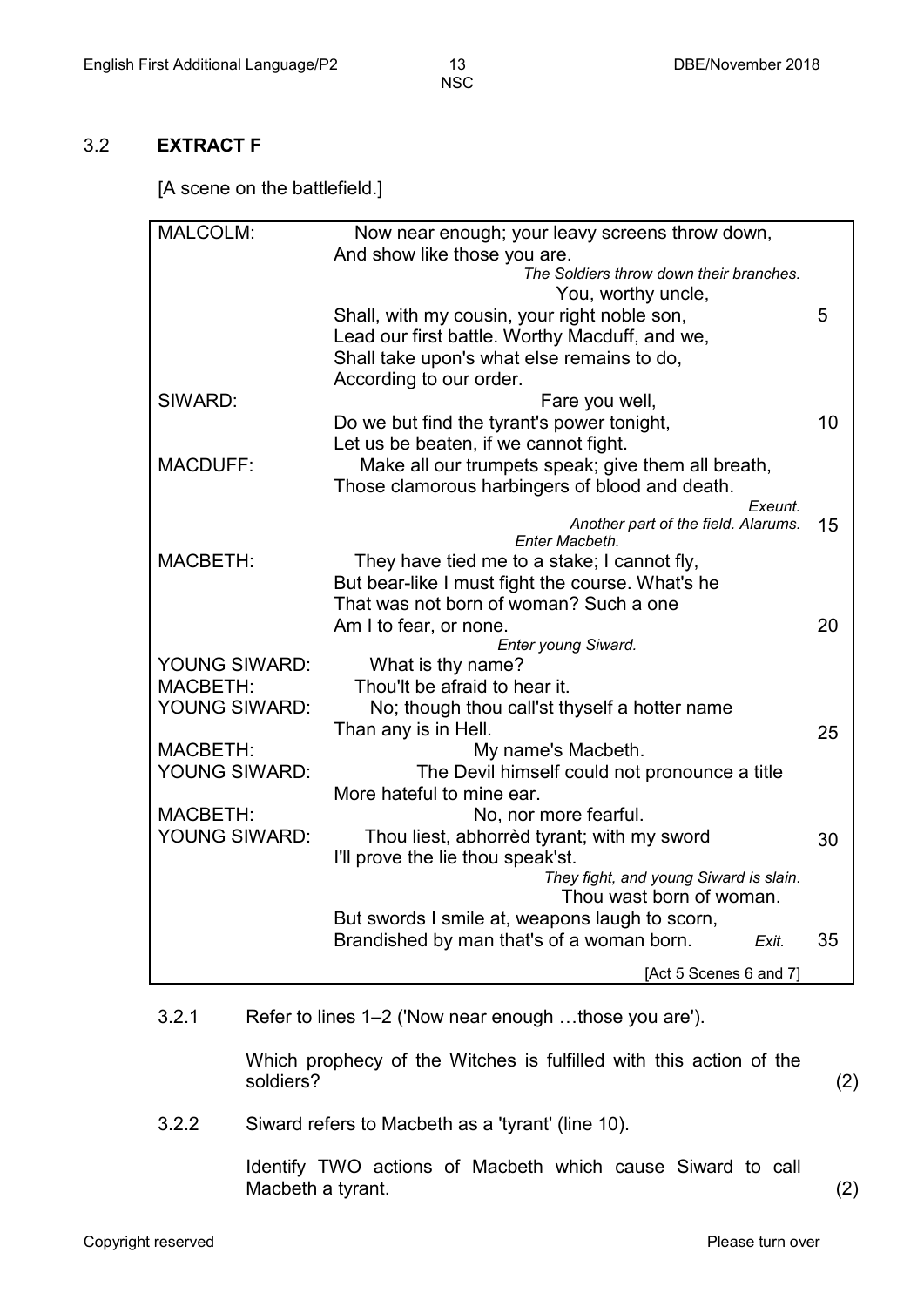| 3.2.3 | Refer to lines 17–18 ('They have tied  fight the course').                                                |             |
|-------|-----------------------------------------------------------------------------------------------------------|-------------|
|       | (a) To whom does 'They' refer?                                                                            | (1)         |
|       | (b) Explain the comparison used by Macbeth in these lines.                                                | (2)         |
| 3.2.4 | Refer to lines 27–28 ('The Devil himself  to mine ear').                                                  |             |
|       | Identify the tone Young Siward uses in these lines.<br>(a)                                                | (1)         |
|       | (b) Why does Siward use this tone?                                                                        | (1)         |
| 3.2.5 | Explain the irony of Macbeth's words in lines 34-35 ('But swords<br>$l a$ woman born').                   | (2)         |
| 3.2.6 | Why is the following statement FALSE?                                                                     |             |
|       | Donalbain flees to England.                                                                               | (1)         |
| 3.2.7 | What does this extract reveal about Malcolm's character? Explain<br>your answer.                          | (2)         |
| 3.2.8 | Refer to the play as a whole. Is Macduff irresponsible when he<br>flees from Scotland? Discuss your view. | (3)<br>[35] |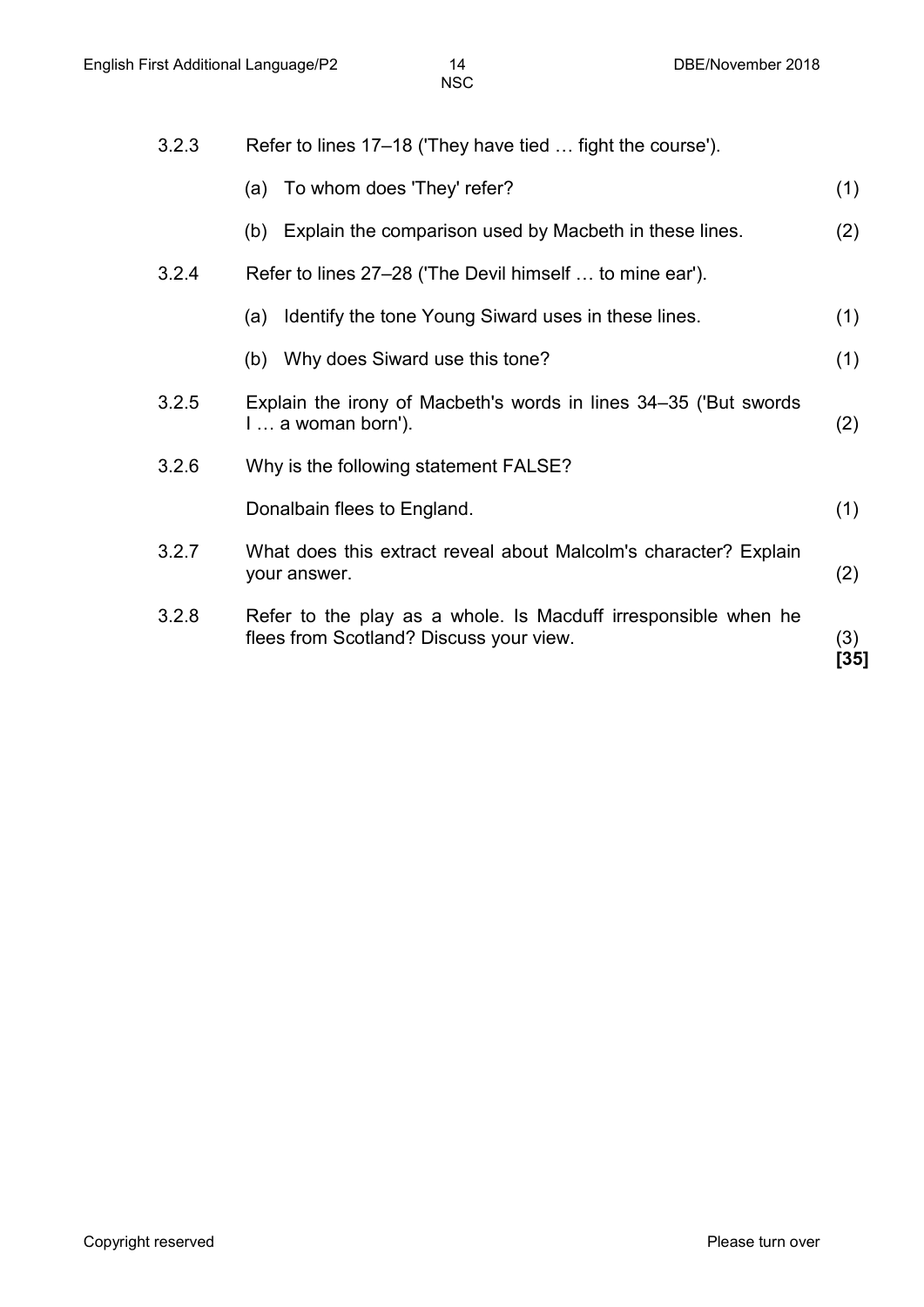## **QUESTION 4:** *MY CHILDREN! MY AFRICA!*

Read the extracts from the play below and answer the questions set on each. The number of marks allocated to each question serves as a guide to the expected length of your answer.

**NOTE:** Answer the questions set on BOTH extracts, i.e. QUESTION 4.1 AND QUESTION 4.2.

#### 4.1 **EXTRACT G**

[Thami and Mr M discuss The People.]

|        | THAMI: Don't joke about it, Miss Dyson. There are quite a few             |    |
|--------|---------------------------------------------------------------------------|----|
|        | Ozymandiases in this country waiting to be toppled. And with any          |    |
|        | luck you'll live to see it happen. We won't leave it to Time to bring     |    |
|        | them down.                                                                |    |
|        | [Mr M has been listening to the exchange between Thami and 5              |    |
|        | Isabel very attentively.]                                                 |    |
| MR M:  | <i>Trying to put a smile on it]</i> Who is the we you speak for with such |    |
|        | authority, Thami?                                                         |    |
| THAMI: | The People.                                                               |    |
| MR M:  | [Recognition] Yes, yes, yes, of course  I should have known. The 10       |    |
|        | People  with a capital P. Does that include me? Am I one of               |    |
|        | The People?                                                               |    |
| THAMI: | If you choose to be.                                                      |    |
| MR M:  | I've got to choose, have I? My black skin doesn't confer automatic        |    |
|        | membership. So how do I go about choosing?                                | 15 |
| THAMI: | By identifying with the fight for our Freedom.                            |    |
| MR M:  | As simple as that? I want our Freedom as much as any of you. In           |    |
|        | fact, I was fighting for it in my small way long before any of you        |    |
|        | were born! But I've got a small problem. Does that noble fight of         |    |
|        | ours really have to stoop to pulling down a few silly statues? Where 20   |    |
|        | do you get the idea that we, The People, want you to do that for us?      |    |
| THAMI: | [Trying] They are not our heroes, teacher.                                |    |
| MR M:  | They are not our statues, Thami!                                          |    |
|        | [Act 1 Scene 5]                                                           |    |

4.1.1 Complete the following sentences by using the words in the list below. Write only the word next to the question numbers  $(4.1.1(a)$  to  $4.1.1(d)$  in the ANSWER BOOK.

| Grahamstown; African; literature; friendly; |                                  |  |
|---------------------------------------------|----------------------------------|--|
|                                             | English; writing; Cradock; tense |  |

Thami and Isabel prepare for the (a) … quiz which will be held at (b) … They discuss (c) … poems among others, *Ozymandias*. This leads to a (d) … conversation between Thami and Mr M.

(4)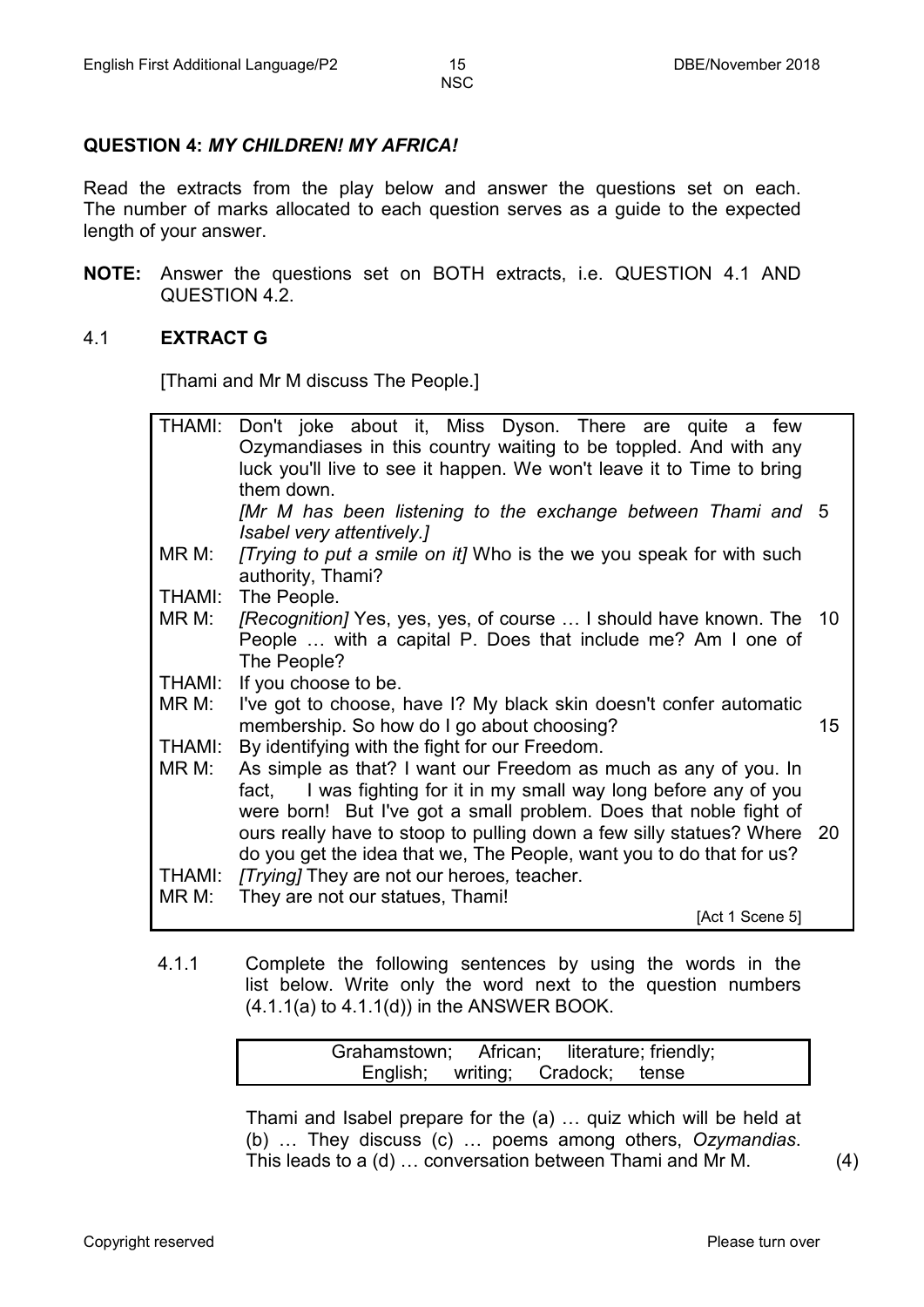| 4.1.2 | Refer to lines 1-2 ('There are quite  to be toppled').                                                                                                      |     |
|-------|-------------------------------------------------------------------------------------------------------------------------------------------------------------|-----|
|       | Explain the meaning of these lines.                                                                                                                         | (2) |
| 4.1.3 | Refer to lines 3-4 ('We won't leave bring them down').                                                                                                      |     |
|       | Identify the figure of speech in this line.<br>(a)                                                                                                          | (1) |
|       | (b) Explain the meaning of this figure of speech in the context<br>of the play.                                                                             | (2) |
| 4.1.4 | To whom does 'The People' (line 9) refer?                                                                                                                   | (1) |
| 4.1.5 | Refer to lines 10-11 ('The People  with a capital P').                                                                                                      |     |
|       | Identify the tone Mr M uses in these lines.<br>(a)                                                                                                          | (1) |
|       | Why does Mr M use this tone?<br>(b)                                                                                                                         | (1) |
| 4.1.6 | Using your OWN words, explain what Mr M means by, 'My black<br>skin doesn't confer automatic membership' (lines 14-15).                                     | (2) |
| 4.1.7 | Choose the correct answer to complete the following sentence.<br>Write only the letter $(A-D)$ next to the question number $(4.1.7)$ in<br>the ANSWER BOOK. |     |
|       | Miss Brockway is Isabel's                                                                                                                                   |     |
|       | relative.<br>A<br>teacher.<br>B<br>C<br>principal.<br>comrade.<br>D                                                                                         | (1) |
| 4.1.8 | Do you agree with Mr M that 'pulling down statues' is not the<br>solution to freedom in this drama, My Children! My Africa!?                                |     |
|       | Discuss your view.                                                                                                                                          | (3) |

## **AND**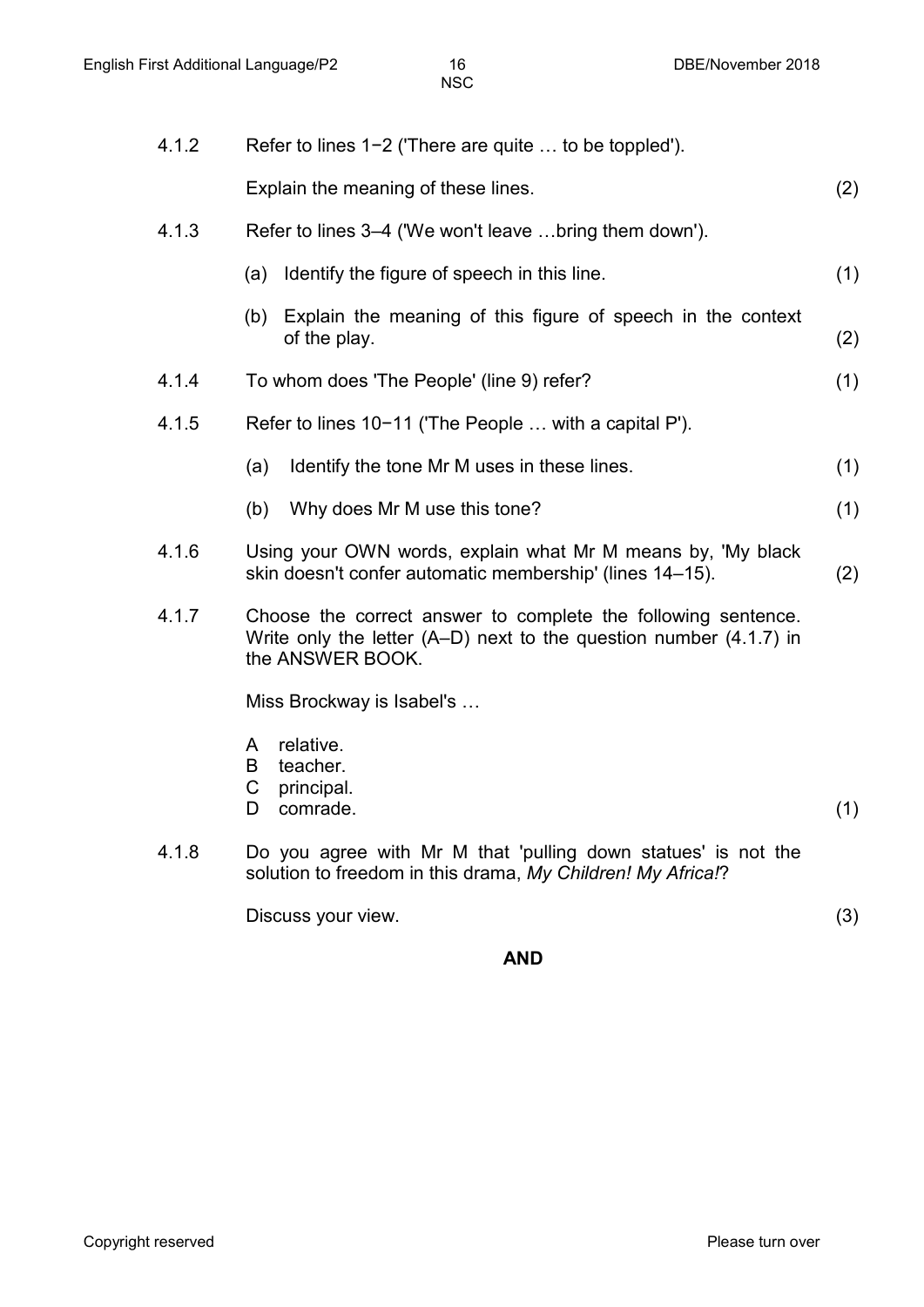## 4.2 **EXTRACT H**

[Isabel meets with Thami.]

| THAMI:         | You must stop asking these questions, Isabel. You know the                                                                                                                                                                                                                                                                                                   |    |
|----------------|--------------------------------------------------------------------------------------------------------------------------------------------------------------------------------------------------------------------------------------------------------------------------------------------------------------------------------------------------------------|----|
|                | answers.                                                                                                                                                                                                                                                                                                                                                     |    |
| <b>ISABEL:</b> | They don't make any sense, Thami.                                                                                                                                                                                                                                                                                                                            |    |
| <b>THAMI:</b>  | I know what you are feeling. [Pause] I also loved him. Doesn't help<br>much to say it now I know, but I did. Because he made me angry<br>and impatient with his 'old-fashioned' ideas, I didn't want to admit<br>it. Even if I had, it wouldn't have stopped me from doing what I did,<br>the boycott and everything, but I should have tried harder to make | 5  |
|                | him understand why I was doing it. You were right about that.<br>Now ? [A helpless gesture] You know the most terrible words in<br>your language, Isabel? Too late.                                                                                                                                                                                          | 10 |
| <b>ISABEL:</b> | Ja.                                                                                                                                                                                                                                                                                                                                                          |    |
| <b>THAMI:</b>  | I'll never forgive myself for not trying harder with him and letting<br>him know  my true feelings for him. Right until the end I tried to<br>deny it  to him, to myself.                                                                                                                                                                                    | 15 |
| <b>ISABEL:</b> |                                                                                                                                                                                                                                                                                                                                                              |    |
|                | I'm sorry I                                                                                                                                                                                                                                                                                                                                                  |    |
| <b>THAMI:</b>  | That's all right.                                                                                                                                                                                                                                                                                                                                            |    |
| ISABEL:        | Are the police really looking for you?                                                                                                                                                                                                                                                                                                                       |    |
| <b>THAMI:</b>  | Yes. Some of my friends have already been detained. They're                                                                                                                                                                                                                                                                                                  |    |
|                | pulling in anybody they can get their hands on.                                                                                                                                                                                                                                                                                                              | 20 |
| <b>ISABEL:</b> | Where are you going? Cape Town?                                                                                                                                                                                                                                                                                                                              |    |
| THAMI:         | No. That's the first place they'll look. I've written to my parents<br>telling them about everything. I'm heading north.                                                                                                                                                                                                                                     |    |
| ISABEL:        | To where?                                                                                                                                                                                                                                                                                                                                                    |    |
| <b>THAMI:</b>  | Far Isabel. I am leaving the country.                                                                                                                                                                                                                                                                                                                        | 25 |
| <b>ISABEL:</b> | Does that mean what I think it does?                                                                                                                                                                                                                                                                                                                         |    |
|                | [Act 2 Scene 4]                                                                                                                                                                                                                                                                                                                                              |    |
| 4.2.1          | Isabel agrees to meet Thami because she wants answers to her                                                                                                                                                                                                                                                                                                 |    |
|                | questions.                                                                                                                                                                                                                                                                                                                                                   |    |

What does Isabel want to know from Thami (line 1)? State TWO points. (2)

4.2.2 Refer to line 10 ('Now …?').

If you were the director of this play, what would you tell Thami to do when saying this word? State TWO points. (2)

- 4.2.3 Explain the irony of Thami's words in line 23 ('I'm heading north'). (2)
- 4.2.4 Why is the following statement FALSE?

Mr M rents a room from Mrs Makatini in Brakwater. (1)

4.2.5 Why does Thami suggest Isabel should go to the Wapadsberg Pass? (2)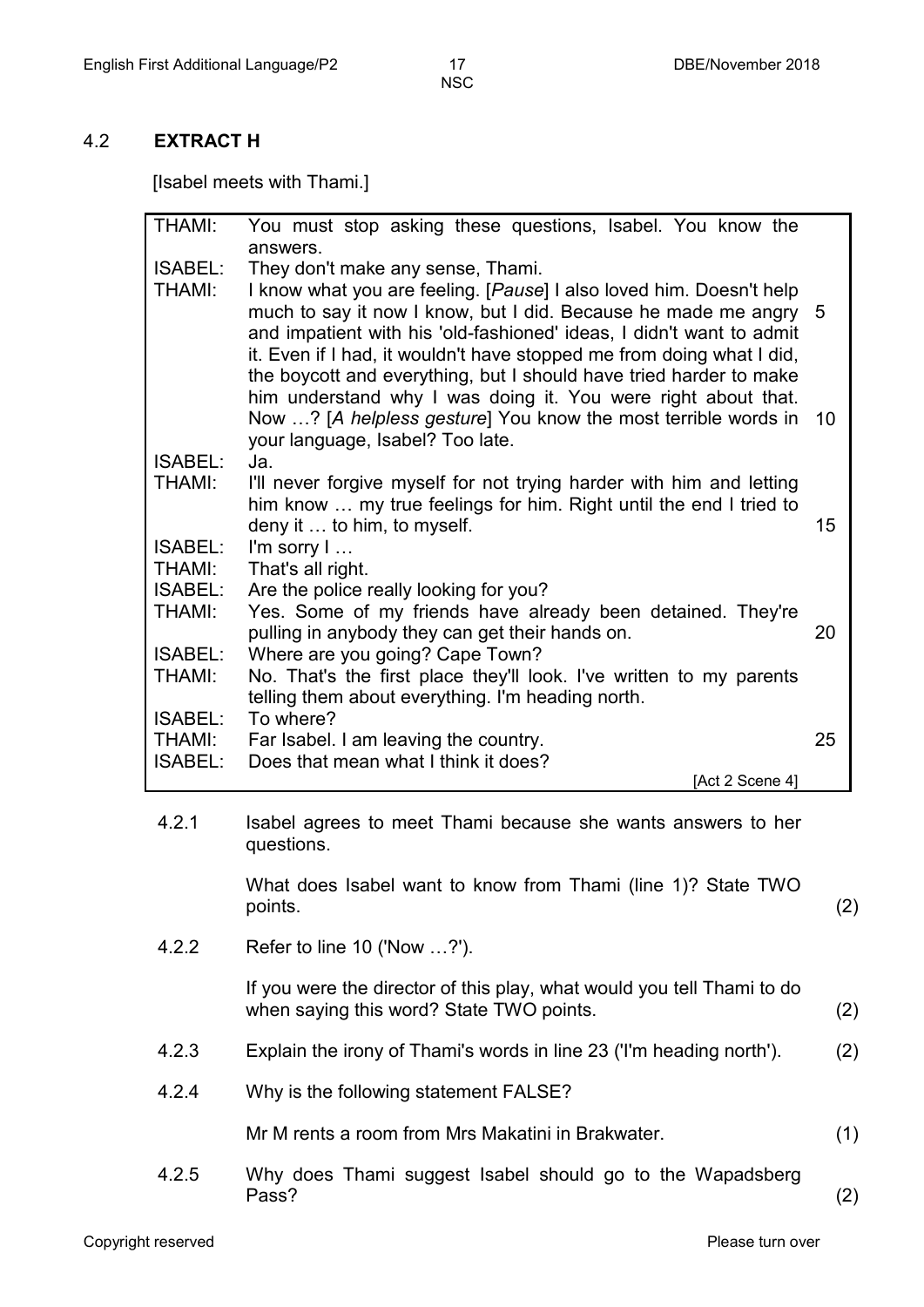|       | <b>TOTAL SECTION B:</b>                                                              | 35          |
|-------|--------------------------------------------------------------------------------------|-------------|
|       | Discuss your view.                                                                   | (3)<br>[35] |
| 4.2.8 | In this drama, Isabel is seen as a symbol of hope for South Africa.                  |             |
|       | Discuss this theme.                                                                  | (3)         |
| 4.2.7 | One of the themes in the drama, My Children! My Africa!, is the<br>generation clash. |             |
| 4.2.6 | What does this extract reveal about Isabel's character? Explain<br>your answer.      | (2)         |
|       |                                                                                      |             |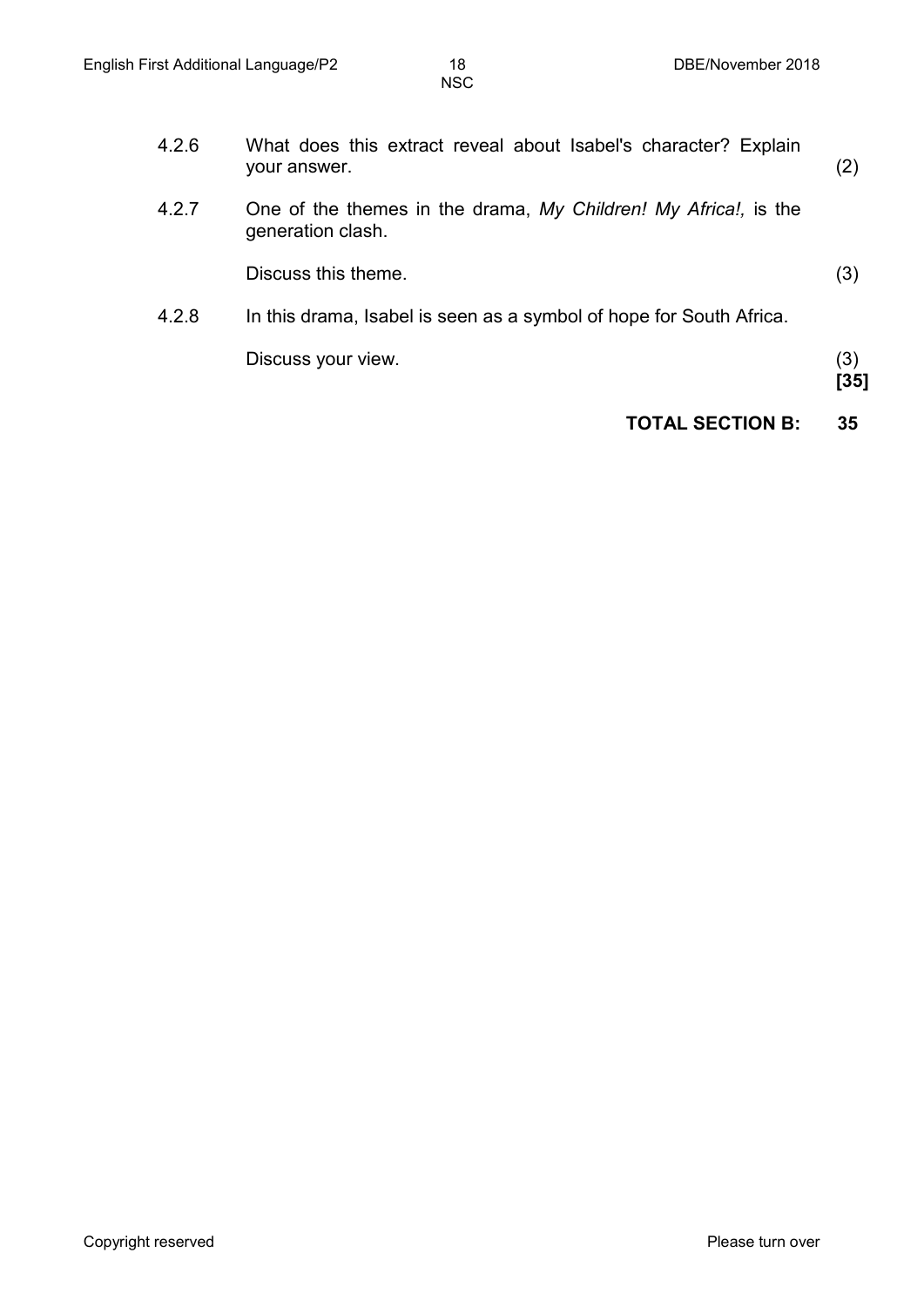# **SECTION C: SHORT STORIES**

In this section, questions are set on the following short stories:

- 'THE NEW TRIBE' by Buchi Emecheta
- 'THE FUR COAT' by Sean O'Faolain

#### **QUESTION 5**

Read the extracts from the TWO short stories below and answer the questions set on each. The number of marks allocated to each question serves as a guide to the expected length of your answer.

**NOTE:** Answer the questions set on BOTH extracts, i.e. QUESTION 5.1 AND QUESTION 5.2.

## 5.1 **'THE NEW TRIBE'**

#### **EXTRACT I**

[A discussion between Ginny and Chester.]

 To make it up to Ginny, he not only made her an elaborate Christmas card, he decided to buy her a present as well. He chose a diary, with a pretty cover of roses and violets, for his mother to record her appointments. To keep it a surprise, instead of putting it under the Christmas tree, he tiptoed up behind her when she was completely engrossed in the kitchen early on Christmas 5 morning, and gave it to her. Very quickly, to be sure he had her alone, he said, 'I'm sorry about the play, mum. I just don't want to be a king any more.' Ginny, delighted with the present, hugged him.

 'It's all right Chester. I just didn't realise you felt so strongly. Let's forget about it and have a happy Christmas. What a beautiful diary! Those are my 10 favourite flowers.' She kissed him, and Chester glowed. He had done the right thing, for once.

 In Chester's mind this incident ended his childhood years. He was still the vicar's son, but he had gained a little independence. Most importantly, he had done it without too great cost to his mother. He hated to hurt her. As for his 15 father, he couldn't be hurt.

He was the Rock of Gibraltar.

5.1.1 Complete the following sentences by using the words in the list below. Write only the word next to the question numbers  $(5.1.1(a)$  to  $5.1.1(d)$ ) in the ANSWER BOOK.

|  | Mrs Miller; Nigerian; principal; St Edward; reverend; |  |
|--|-------------------------------------------------------|--|
|  | Miss Slater; St Simon; South African                  |  |

This story is set in the small town of (a) … where Arthur Arlington is a (b) … The Arlingtons adopt two children, Chester and Julia. Chester is (c) … The first day at school Chester causes some disruption and his teacher, (d) …, saves the day by calling Julia to assist.  $(4)$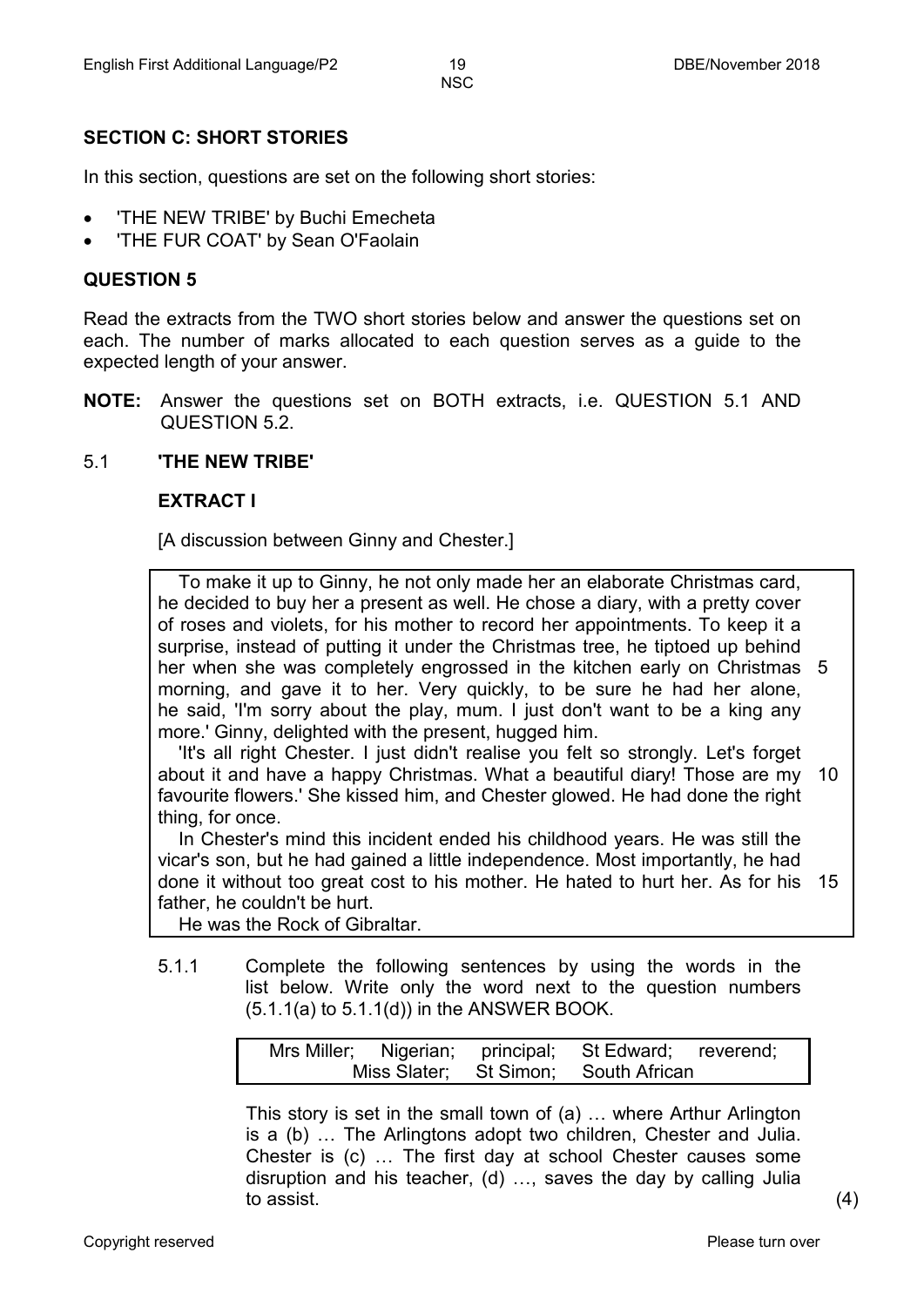- 5.1.2 Refer to lines 7–8 ('I just don't … king any more').
	- (a) Why does Chester not 'want to be a king any more'? (1)
	- (b) Give a reason why Ginny wants Chester to play this part? (1)
- 5.1.3 Write down ONE word which best describes how Ginny is feeling in line 9 ('I just didn't realise you felt so strongly'). (1)
- 5.1.4 Choose the correct answer to complete the following sentence. Write only the letter (A–D) next to the question number (5.1.4) in the ANSWER BOOK.

When Chester says he 'gained a little independence' (line 14) he means he is …

- A brave enough to ask Arthur about his adoption.
- 
- B brave enough to tell Ginny how he feels.<br>C insecure and needs his parents' advice.
- C insecure and needs his parents' advice.<br>D accepted by his fellow school mates. accepted by his fellow school mates. (1)
- 5.1.5 Explain why Chester refers to Arthur as 'the Rock of Gibraltar' in line 17.  $\tag{2}$
- 5.1.6 What does this extract reveal about Chester's character? Explain your answer. (2)
- 5.1.7 One of the themes in the short story, 'The new tribe', is insecurity.

Discuss this theme. (3)

5.1.8 Do you sympathise with Julia? Discuss your view. (3)

#### **AND**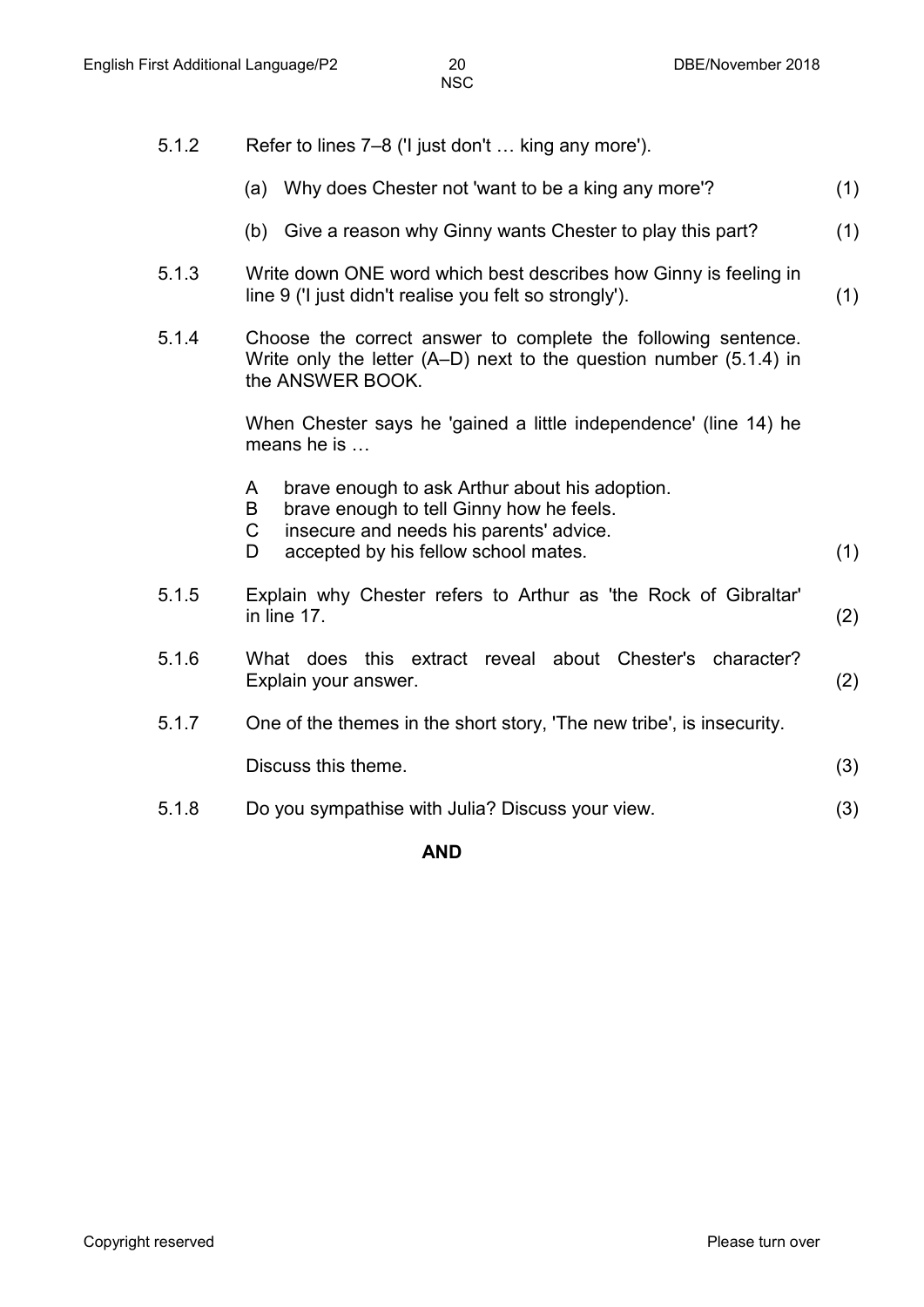## 5.2 **'THE FUR COAT'**

# **EXTRACT J**

[Molly is talking to Paddy.]

| the whole house  | And she crashed out and banged the door after her and put the children to<br>bed as if she were throwing sacks of turf into a cellar. When she came back<br>he was poring over maps and specifications. She began to patch one of the<br>boy's pyjamas. After a while she held it up and looked at it in despair. She let<br>it sink into her lap and looked at the pile of mending beside her.<br>'I suppose when I'm dead and gone they'll invent plastic pyjamas that you<br>can wash with a dishcloth and mend with a lump of glue.'<br>She looked into the heart of the turf fire. A dozen pyjamas  underwear for | 5   |
|------------------|------------------------------------------------------------------------------------------------------------------------------------------------------------------------------------------------------------------------------------------------------------------------------------------------------------------------------------------------------------------------------------------------------------------------------------------------------------------------------------------------------------------------------------------------------------------------------------------------------------------------|-----|
| 'Paddy!'         |                                                                                                                                                                                                                                                                                                                                                                                                                                                                                                                                                                                                                        | 10  |
| 'Huh?'           |                                                                                                                                                                                                                                                                                                                                                                                                                                                                                                                                                                                                                        |     |
|                  | The last thing that I want anybody to start thinking is that I, by any possible<br>chance, could be getting grand notions."                                                                                                                                                                                                                                                                                                                                                                                                                                                                                            |     |
|                  | She watched him hopefully. He was lost in his plans.                                                                                                                                                                                                                                                                                                                                                                                                                                                                                                                                                                   |     |
| show-off.'       | 'I can assure you, Paddy, that I loathe – I simply loathe all this modern                                                                                                                                                                                                                                                                                                                                                                                                                                                                                                                                              | 15  |
| 'That's right.'  |                                                                                                                                                                                                                                                                                                                                                                                                                                                                                                                                                                                                                        |     |
| got a fur coat!" | Those wives that think they haven't climbed the social ladder until they've                                                                                                                                                                                                                                                                                                                                                                                                                                                                                                                                            |     |
|                  | He grunted at the map of the pier.                                                                                                                                                                                                                                                                                                                                                                                                                                                                                                                                                                                     | 20  |
|                  | Because I don't care what you or anybody else says, Paddy, there is<br>something vulgar about a fur coat.                                                                                                                                                                                                                                                                                                                                                                                                                                                                                                              |     |
| 5.2.1            | Refer to lines 1–2 ('And she crashed  into a cellar').                                                                                                                                                                                                                                                                                                                                                                                                                                                                                                                                                                 |     |
|                  | (a) Why does Molly bang the door after her?                                                                                                                                                                                                                                                                                                                                                                                                                                                                                                                                                                            | (2) |
|                  | Identify the figure of speech in 'put the children  into a<br>(b)                                                                                                                                                                                                                                                                                                                                                                                                                                                                                                                                                      |     |
|                  | cellar'.                                                                                                                                                                                                                                                                                                                                                                                                                                                                                                                                                                                                               | (1) |
|                  | (c) Explain why this figure of speech is appropriate.                                                                                                                                                                                                                                                                                                                                                                                                                                                                                                                                                                  | (2) |
| 5.2.2            | Explain why Paddy is 'poring over maps and specifications' (line 3).                                                                                                                                                                                                                                                                                                                                                                                                                                                                                                                                                   | (2) |
| 5.2.3            | What would Molly want Paddy to show when she looks 'hopefully'<br>(line $14$ ) at him?                                                                                                                                                                                                                                                                                                                                                                                                                                                                                                                                 | (2) |
| 5.2.4            | Discuss the irony in what Molly says in lines 21-22, ('Because I<br>don't  about a fur coat').                                                                                                                                                                                                                                                                                                                                                                                                                                                                                                                         | (2) |
| 5.2.5            | Compare the ideas that Paddy and Molly have about the use of a<br>fur coat.                                                                                                                                                                                                                                                                                                                                                                                                                                                                                                                                            | (2) |
| 5.2.6            | Why is the following statement FALSE?                                                                                                                                                                                                                                                                                                                                                                                                                                                                                                                                                                                  |     |
|                  | Molly eventually buys a fur coat with the cheque that Paddy gives<br>her.                                                                                                                                                                                                                                                                                                                                                                                                                                                                                                                                              | (1) |
| 5.2.7            | Refer to the story as a whole. Do you think Molly's behaviour is<br>immature?                                                                                                                                                                                                                                                                                                                                                                                                                                                                                                                                          |     |
|                  | Discuss your view.                                                                                                                                                                                                                                                                                                                                                                                                                                                                                                                                                                                                     | (3) |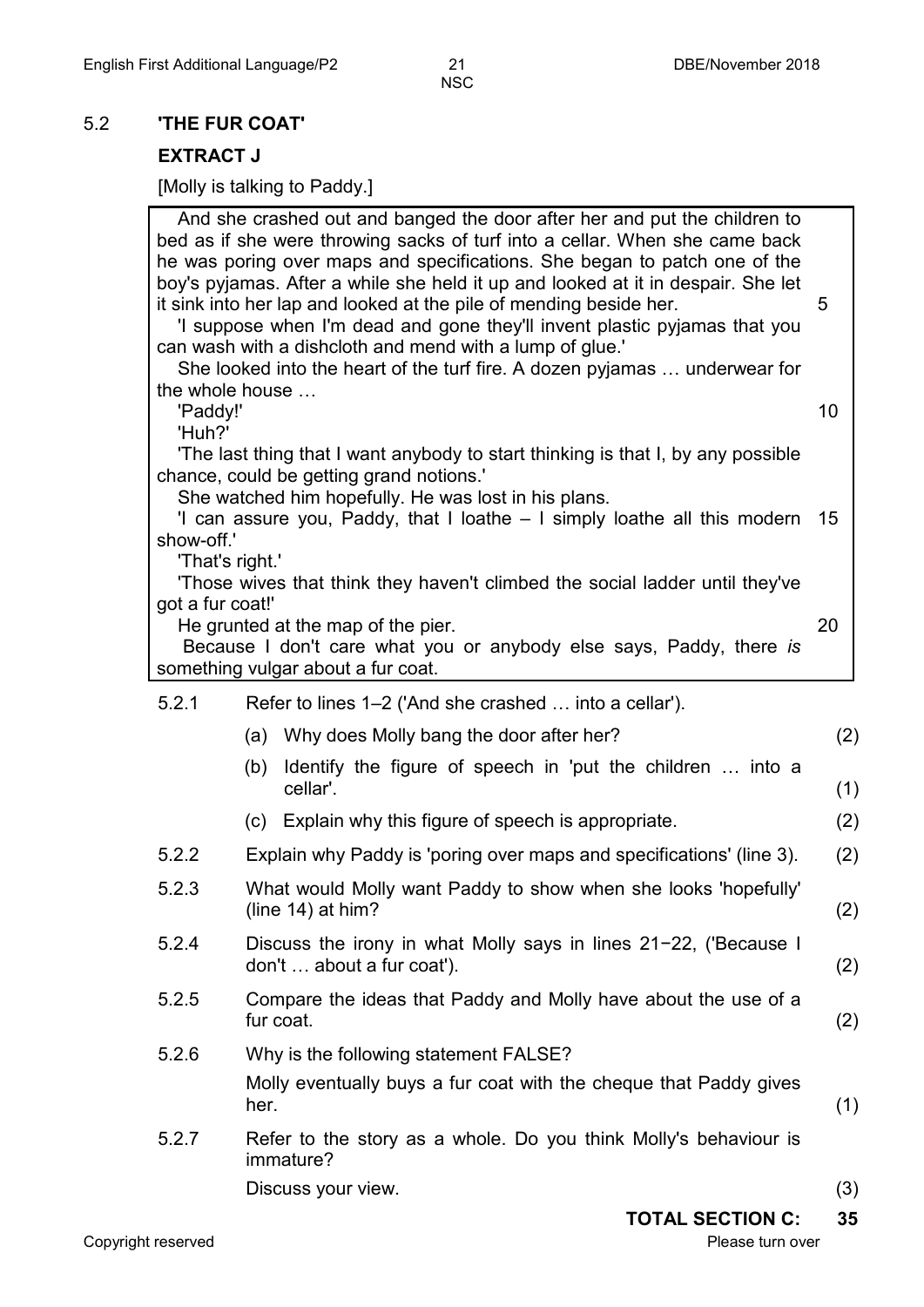## **SECTION D: POETRY**

In this section, questions are set on the following poems:

- 'Sonnet 18' by William Shakespeare
- 'Still I rise' by Maya Angelou
- **NOTE:** Answer the questions set on BOTH poems, i.e. QUESTION 6.1 AND QUESTION 6.2.

#### **QUESTION 6**

6.1 Read the poem carefully and then answer the questions which follow. The number of marks allocated to each question serves as a guide to the expected length of your answer.

#### **Sonnet 18 – William Shakespeare**

- 1 Shall I compare thee to a summer's day?
- 2 Thou art more lovely and more temperate.
- 3 Rough winds do shake the darling buds of May,
- 4 And summer's lease hath all too short a date.
- 5 Sometime too hot the eye of heaven shines,
- 6 And often is his gold complexion dimmed;
- 7 And every fair from fair sometime declines,
- 8 By chance or nature's changing course untrimmed.
- 9 But they eternal summer shall not fade,
- 10 Nor lose possession of that fair thou ow'st,
- 11 Nor shall Death brag thou wand'rest in his shade,
- 12 When in eternal lines to time thou grow'st.
- 13 So long as men can breathe or eyes can see,
- 14 So long lives this, and this gives life to thee.
- 6.1.1 Complete the following sentences by filling in the missing words. Write only the word next to the question numbers (6.1.1(a) to 6.1.1(d)) in the ANSWER BOOK.

|                                    |  | Miltonic; iambic; octaves; sestet; rhyming couplet; |  |
|------------------------------------|--|-----------------------------------------------------|--|
| quatrains; Elizabethan; free verse |  |                                                     |  |

'Sonnet 18' is a/an (a) … sonnet. It consists of three (b) … followed by a (c) ... . The poem is written in fourteen lines in (d) ... pentameter. (4)

6.1.2 Using your OWN words, state TWO negative qualities of summer mentioned in the poem. (2)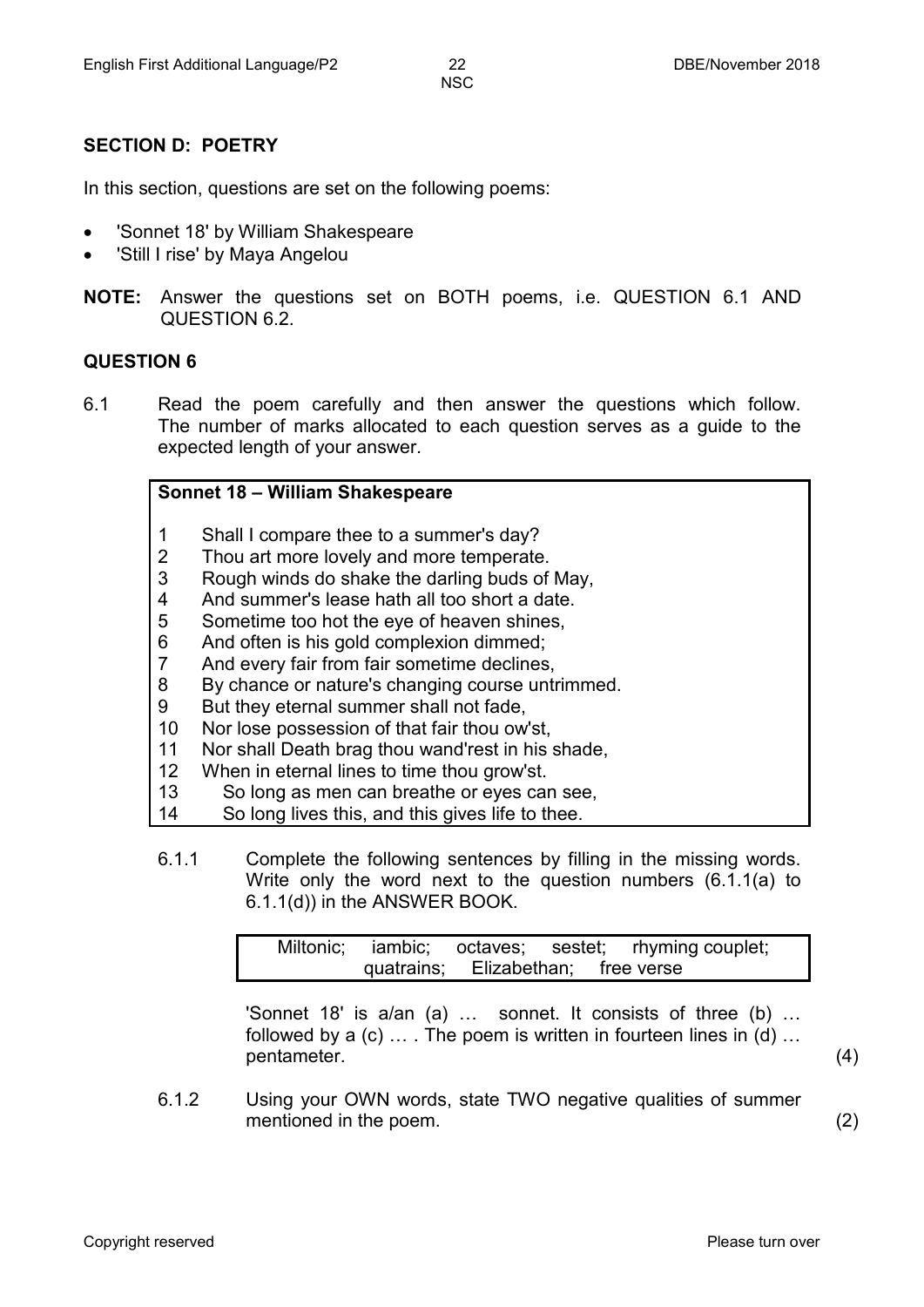- 6.1.3 Refer to lines 7−8 ('And every fair…changing course untrimmed').
	- (a) Choose the correct answer to complete the following sentence. Write only the letter (A–D) next to the question number (6.1.3 (a)) in the ANSWER BOOK.

'… fair from fair …' (line 7) is an example of …

- A assonance.
- B alliteration.
- C apostrophe.
- D antithesis. (1)
- (b) Explain the meaning of these lines ('And every fair … changing course untrimmed'). (2)
- 6.1.4 Refer to line 11 ('Nor shall Death … in his shade').
	- (a) Identify the figure of speech used in this line. (1)
	- (b) Explain the meaning of this figure of speech in the context of the poem. (2)
- 6.1.5 Refer to the poem as a whole.
	- (a) Quote ONE word which shows that the speaker thinks his beloved's beauty will last forever. (1) (b) How will the speaker ensure that his beloved's beauty will be preserved forever? (1)
- 6.1.6 Identify the speaker's tone in this poem. (1)
- 6.1.7 Do you agree with the speaker's claim that his beloved is more beautiful than summer?

Discuss your view. (3)

**AND**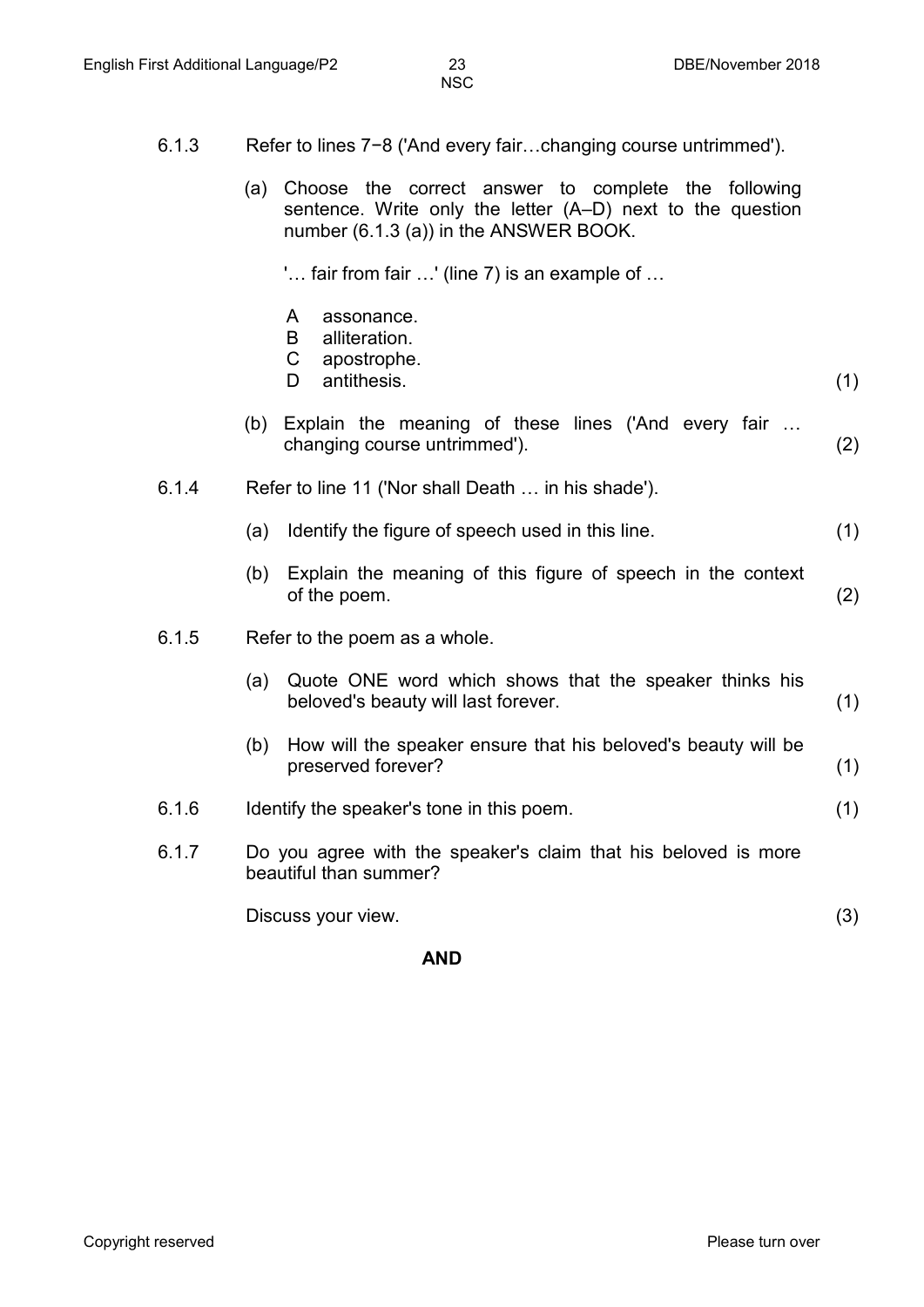6.2 Read the poem carefully and then answer the questions which follow. The number of marks allocated to each question serves as a guide to the expected length of your answer.

| Still I rise - Maya Angelou |                                          |  |  |
|-----------------------------|------------------------------------------|--|--|
| 1                           | You may write me down in history         |  |  |
| $\overline{2}$              | With your bitter, twisted lies,          |  |  |
| 3                           | You may tread me in the very dirt        |  |  |
| 4                           | But still, like dust, I'll rise.         |  |  |
| 5                           | Does my sassiness upset you?             |  |  |
| 6                           | Why are you beset with gloom?            |  |  |
| $\overline{7}$              | 'Cause I walk like I've got oil wells    |  |  |
| 8                           | Pumping in my living room.               |  |  |
| 9                           | Just like moons and like suns,           |  |  |
| 10                          | With the certainty of tides,             |  |  |
| 11                          | Just like hopes springing high,          |  |  |
| 12                          | Still I'll rise.                         |  |  |
| 13                          | Did you want to see me broken?           |  |  |
| 14                          | Bowed head and lowered eyes?             |  |  |
| 15                          | Shoulders falling down like teardrops.   |  |  |
| 16                          | Weakened by my soulful cries?            |  |  |
| 17                          | Does my haughtiness offend you?          |  |  |
| 18                          | Don't you take it awful hard             |  |  |
| 19                          | 'Cause I laugh like I've got gold mines  |  |  |
| 20                          | Diggin' in my own back yard.             |  |  |
| 21                          | You may shoot me with your words,        |  |  |
| 22                          | You may cut me with your eyes,           |  |  |
| 23                          | You may kill me with your hatefulness,   |  |  |
| 24                          | But still, like air, I'll rise.          |  |  |
| 25                          | Does my sexiness upset you?              |  |  |
| 26                          | Does it come as a surprise               |  |  |
| 27                          | That I dance like I've got diamonds      |  |  |
| 28                          | At the meeting of my thighs?             |  |  |
| 29                          | Out of the huts of history's shame       |  |  |
| 30                          | I rise                                   |  |  |
| 31                          | Up from a past that's rooted in pain     |  |  |
| 32                          | I rise                                   |  |  |
| 33                          | I'm a black ocean, leaping and wide,     |  |  |
| 34                          | Welling and swelling I bear in the tide. |  |  |